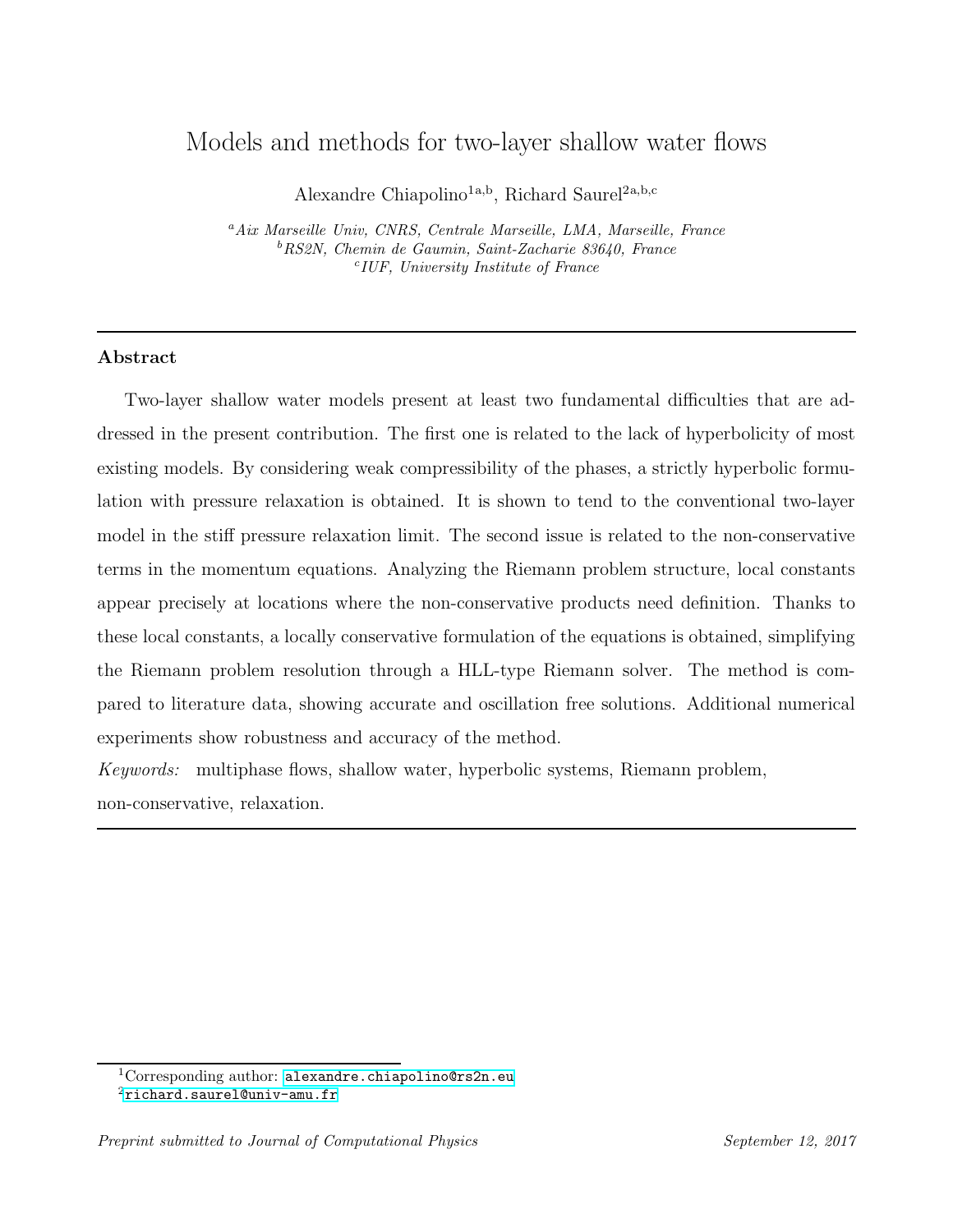## 1. Introduction

Two-layer (and multi-layer) shallow-water models are particularly useful in some limit cases of multi-fluid and variable density flows separated by nearly horizontal interfaces. These models govern the dynamics of incompressible fluids spreading under gravity effects. It can be for example:

- Flows of the same liquid but at different temperatures, resulting in differences in densities, such situation being typical of oceanic flows;
- Flows of two liquids of different densities;
- Flows of two gases evolving at low Mach number.

The two-layer approach is particularly interesting compared to multidimensional approaches, that consider vertical motion, as it enables much faster computations. It is also helpful when the height of one of the phases is arbitrarily small, as there is no need to spatially resolve it. Thereby, no numerical diffusion of the nearly horizontal interface is present and no interface tracking is needed. However, there are obviously some limitations with this approach:

- The vertical velocity component is neglected;
- The velocity and pressure are assumed uniform in cross sections of each layer.

Such type of modeling also involves serious difficulties. Indeed, most models are not hyperbolic, this issue having serious consequences both for propagation phenomenon, which becomes ill-posed, and for the design of numerical methods. A second serious difficulty appears as nonconservative terms are present in the momentum equations. The present paper addresses these two difficulties and provides solutions.

In the frame of averaged (or homogenized) equations in fluid mechanics, the issue related to the lack of hyperbolicity appears in different type of models, such as those of non-equilibrium two-phase flows (Marble  $(1963)$  [\[1\]](#page-35-0), Baer and Nunziato  $(1986)$  [\[2\]](#page-35-1), Saurel et al.  $(2017)$  [\[3\]](#page-35-2)). There are mainly two types of remedy to cure this issue: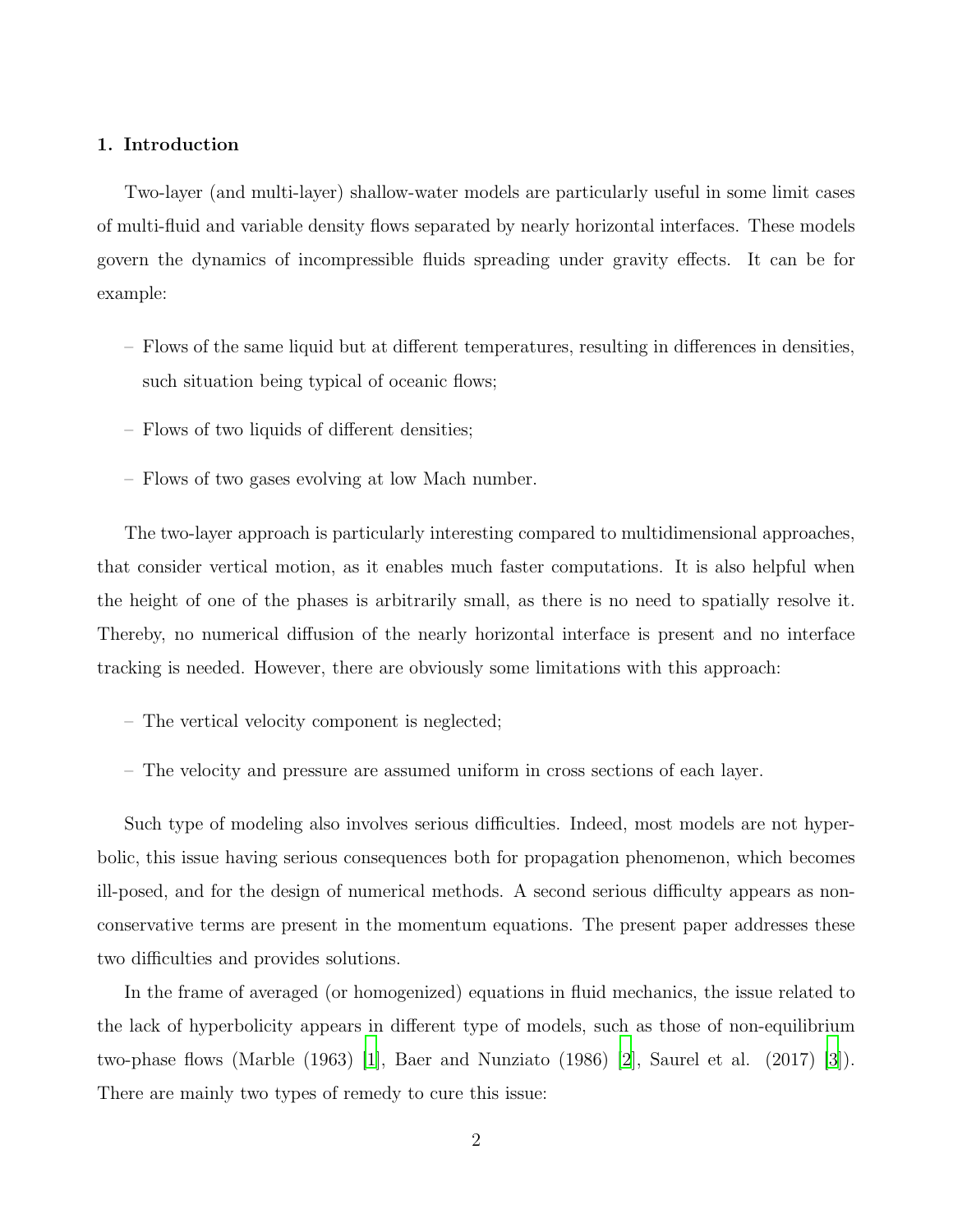- Consider compressibility of the phases and deal with pressure relaxation [\[4\]](#page-35-3). This approach involves sound propagation in the phases and is particularly efficient in many situations. It has been adopted in the last two above-mentioned references.
- Consider turbulent effects in the phases, as they result in the appearance of a "turbulent sound speed" (Forestier et al. (1997) [\[5\]](#page-35-4), Saurel et al. (2003) [\[6](#page-35-5)], Lhuillier et al. (2013) [\[7\]](#page-35-6)). In the frame of shallow water flows, these effects have been studied in Richard and Gavrilyuk (2012) [\[8\]](#page-35-7) and Gavrilyuk et al. (2016) [\[9](#page-35-8)].

In the present work, the first method is adopted and the fluids are considered weakly compressible. The resulting model is strictly hyperbolic and in the limit of stiff pressure relaxation, the conventional (non-hyperbolic) two-layer model is recovered. This approach is reminiscent of the model of Abgrall and Karni (2009) [\[10\]](#page-35-9), except that extra pressure terms are present in the momentum equations of the new formulation. It also gives another interpretation of the relaxation approach, now based on compressibility and pressure effects.

The second issue is addressed as well and is related to the presence of non-conservative terms in the momentum equations. By examining the Riemann problem's structure, it appears that local constants are present, at locations where the derivative of the Heaviside function emerges. Consequently the non-conservative products become well defined. Also, local conservation laws are obtained and used in the frame of HLL-type Riemann solver.

The accuracy of the new solver is checked against results of Abgrall and Karni (2009) [\[10](#page-35-9)] as well as results obtained with a flow solver based on the VFRoe method of Gallouet and Masella (1996) [\[11\]](#page-36-0) as it is able to deal, to some extent, with conservative and non-conservative models. The new method, based on HLL-type solver shows results of high accuracy and is oscillation free.

The paper is organized as follows. The two-layer hyperbolic model is presented in Section [2](#page-3-0) and its stiff mechanical relaxation limit is examined. Both approximate VFRoe solver and non-conservative HLL solver are considered in Section [3.](#page-9-0) A Godunov-type scheme is derived in the same section. Results and validations are addressed in Sections [4](#page-14-0) and [5.](#page-27-0) Conclusions are given in Section [6.](#page-31-0)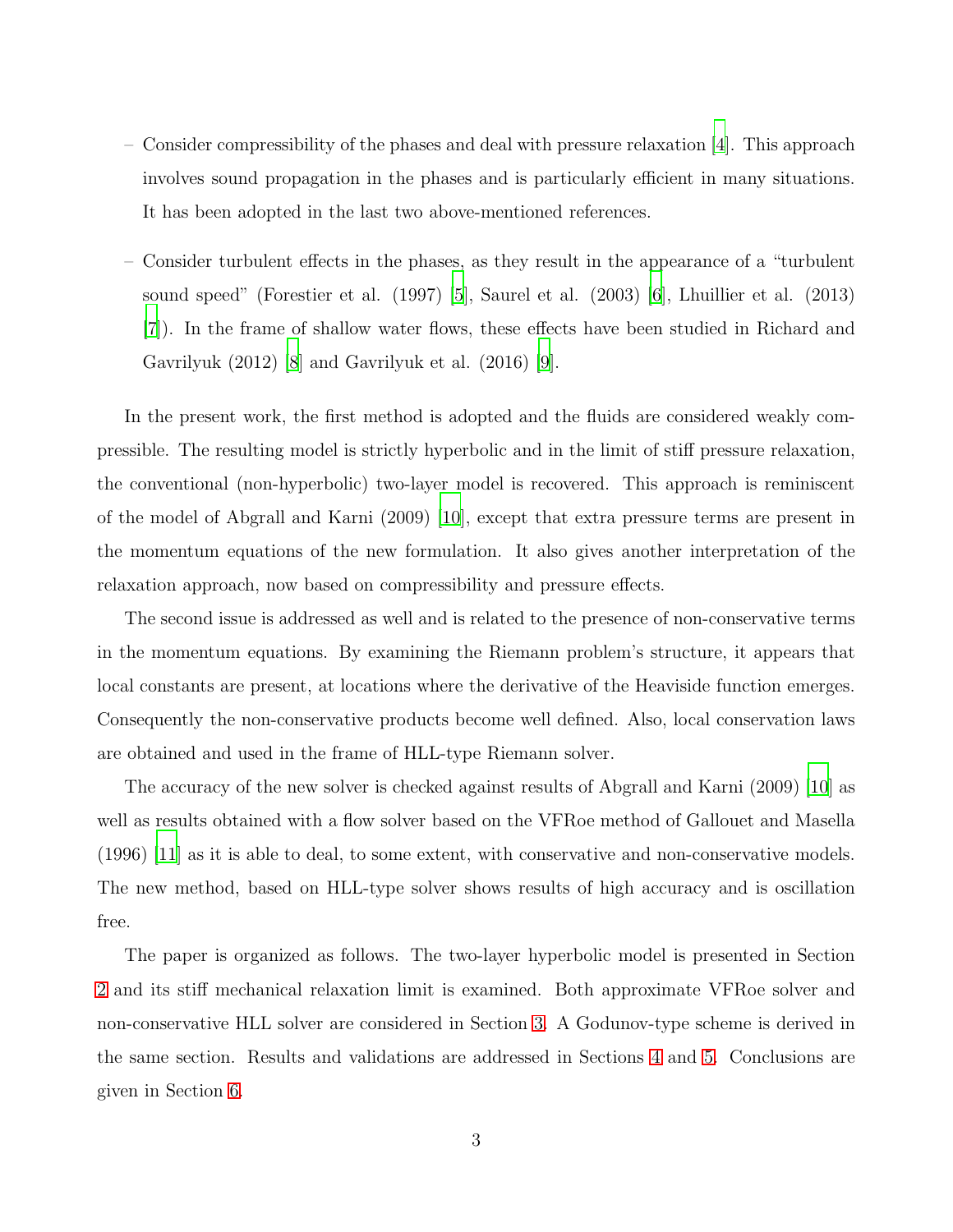## <span id="page-3-0"></span>2. Hyperbolic two-layer shallow water model

<span id="page-3-1"></span>The conventional two-layer shallow water model (Ovsyannikov (1979) [\[12\]](#page-36-1)) reads,

$$
\begin{cases}\n\frac{\partial (h_1 \rho_1)}{\partial t} + \frac{\partial (h_1 \rho_1 u_1)}{\partial x} = 0, \\
\frac{\partial (h_1 \rho_1 u_1)}{\partial t} + \frac{\partial (h_1 \rho_1 u_1^2 + \frac{1}{2} \rho_1 g h_1^2 + g \rho_2 h_1 h_2)}{\partial x} = \rho_2 g h_2 \frac{\partial h_1}{\partial x}, \\
\frac{\partial (h_2 \rho_2)}{\partial t} + \frac{\partial (h_2 \rho_2 u_2)}{\partial x} = 0, \\
\frac{\partial (h_2 \rho_2 u_2)}{\partial t} + \frac{\partial (h_2 \rho_2 u_2^2 + \frac{1}{2} \rho_2 g h_2^2)}{\partial x} = -\rho_2 g h_2 \frac{\partial h_1}{\partial x}.\n\end{cases} (2.1)
$$

 $h_1$  and  $h_2$  denote the heights of the two layers,  $\rho_1$  and  $\rho_2$  represent the densities of the fluids, considered constant at this level,  $u_1$  and  $u_2$  denote the fluids' velocities, averaged in each layer and g represents the gravity constant. Topography effects have been omitted for the sake of simplicity as well as friction with the bottom and between layers.

System [\(2.1\)](#page-3-1) has been examined in Abgrall and Karni (2009) [\[10\]](#page-35-9) and Monjarret (2015) [\[13](#page-36-2)] and appeared hyperbolic for small velocity drift only,

$$
(u_1 - u_2)^2 < (h_1 + h_2)g(1 - \frac{\rho_2}{\rho_1}).\tag{2.2}
$$

<span id="page-3-2"></span>Moreover the waves' speeds can hardly be computed, rendering the system intricate to solve numerically. The pressure non-equilibrium formulation that follows addresses these modeling issues:

$$
\begin{cases}\n\frac{\partial h_1}{\partial t} + u_1 \frac{\partial h_1}{\partial x} = \mu(p_1 - p_0), \\
\frac{\partial (h_1 \rho_1)}{\partial t} + \frac{\partial (h_1 \rho_1 u_1)}{\partial x} = 0, \\
\frac{\partial (h_1 \rho_1 u_1)}{\partial t} + \frac{\partial (h_1 \rho_1 u_1^2 + h_1 p_1(\rho_1) + \frac{1}{2} \rho_1 g h_1^2 + g \rho_2 h_1 h_2)}{\partial x} = \rho_2 g h_2 \frac{\partial h_1}{\partial x} + p_0 \frac{\partial h_1}{\partial x}, \\
\frac{\partial h_2}{\partial t} + u_2 \frac{\partial h_2}{\partial x} = \mu(p_2 - p_0), \\
\frac{\partial (h_2 \rho_2)}{\partial t} + \frac{\partial (h_2 \rho_2 u_2)}{\partial x} = 0, \\
\frac{\partial (h_2 \rho_2 u_2)}{\partial t} + \frac{\partial (h_2 \rho_2 u_2^2 + h_2 p_2(\rho_2) + \frac{1}{2} \rho_2 g h_2^2)}{\partial x} = -\rho_2 g h_2 \frac{\partial h_1}{\partial x} + p_0 \frac{\partial h_2}{\partial x}.\n\end{cases} (2.3)
$$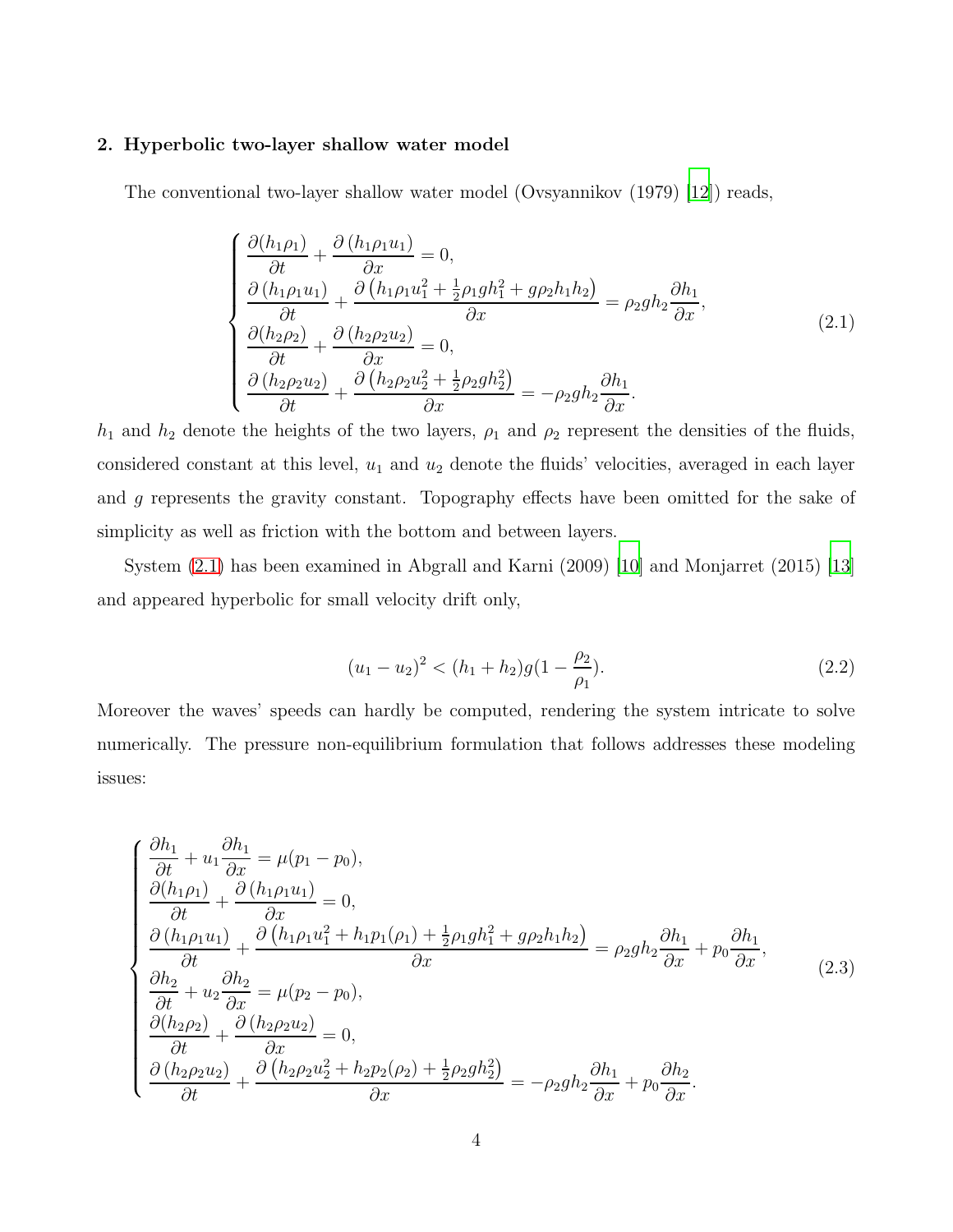<span id="page-4-0"></span>Two equations have been added and express the transport of the heights of the fluids' layers that are assumed to vary as a function of pressure differentials  $(p_k - p_0)$ .  $p_k$  denotes the thermodynamic pressure of fluid k, given by barotropic (and convex) equations of state  $p_k(\rho_k)$ . Example of such equation of state (EOS) is,

$$
p_k(\rho_k) = p_k^{(0)} + c_k^{(0)^2} \left(\rho_k - \rho_k^{(0)}\right), \qquad (2.4)
$$

with  $k = 1, 2$ . Other options, such as Tait EOS for instance are possible. We will see that the choice of the EOS is not important, only the related sound speed  $c_k^{(0)}$  $\binom{0}{k}$  has importance.  $p_0$  denotes the (constant) atmospheric pressure and  $p_k^{(0)} = p_0$ .

The pressure relaxation parameter  $\mu$  is related to the fluids' sound speeds and heights of layers. It controls the rate at which pressure equilibrium is reached. Following Saurel et al.  $(2017)$  [\[3\]](#page-35-2), the first equation of System  $(2.3)$  can be written as,

$$
\frac{d_1 h_1}{dt} = \frac{h_1 p_1 - p_0}{\tau} \frac{\rho_1 c_1^2}{\rho_1 c_1^2},
$$

where  $\frac{d_1}{dt} = \frac{\partial}{\partial t} + u_1 \frac{\partial}{\partial x}$  and  $\tau$  is the pressure relaxation time,

$$
\tau = \frac{h_1}{c_1}.\tag{2.5}
$$

In most situations, this relaxation time is on the order of  $\frac{1}{100}$  second, meaning that the relaxation parameter  $\mu$  is large  $(\mu \simeq \text{Max}(\tau_1^{-1}, \tau_2^{-1}))$ . In practical computations, the relaxation time  $\tau$  will be assumed of the same order as the computational time step and stiff pressure relaxation will be done at the end of each time step. Therefore, there is no need of precise knowledge of the pressure relaxation parameter  $\mu$ .

This system is reminiscent of Baer and Nunziato's (1986) [\[2](#page-35-1)] model widely used in two-phase flow modeling. It is also reminiscent of Abgrall and Karni's (2009) [\[10\]](#page-35-9) relaxation model, except that pressure terms have been added to the momentum equations  $(h_1p_1(\rho_1)$  and  $h_2p_2(\rho_2)$ ). To maintain mechanical equilibrium, extra non-conservative terms have been added in the righthand side  $(p_0 \frac{\partial h_k}{\partial x})$ . Let us now examine some relevant properties to check validity of this formulation.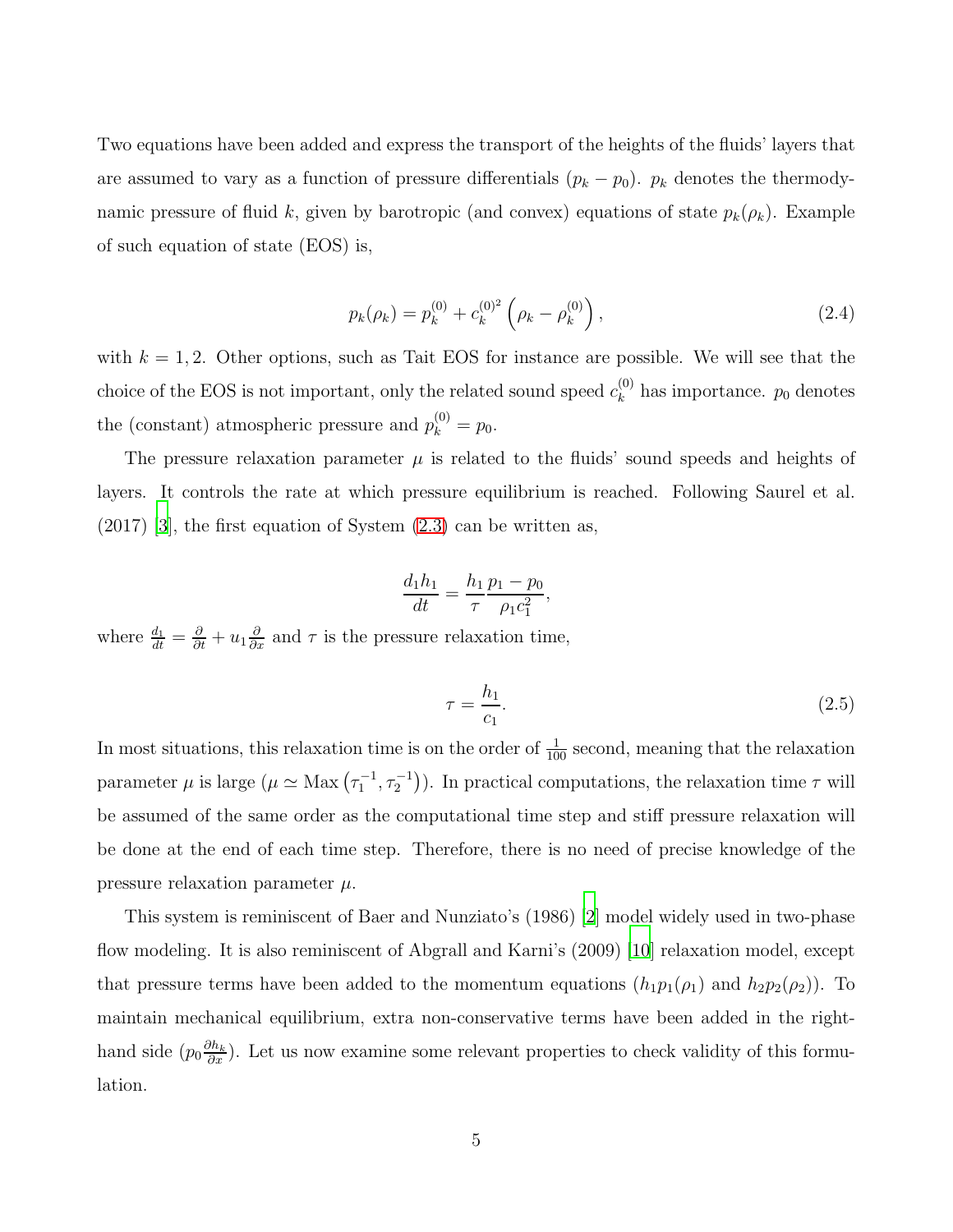# 2.1. Hyperbolicity

System [\(2.3\)](#page-3-2) is expressed in primitive-variable formulation (without source terms) as,

$$
\frac{\partial W}{\partial t} + A(W)\frac{\partial W}{\partial x} = 0, \qquad (2.6)
$$

with,

$$
W = \begin{pmatrix} h_1 \\ \rho_1 \\ u_1 \\ h_2 \\ \rho_2 \\ u_2 \end{pmatrix}, \quad A(W) = \begin{pmatrix} u_1 & 0 & 0 & 0 & 0 & 0 \\ 0 & u_1 & \rho_1 & 0 & 0 & 0 \\ \frac{p_1 - p_0}{h_1 \rho_1} + g & \frac{c_1^2 + \frac{1}{2}gh_1}{\rho_1} & u_1 & g\frac{\rho_2}{\rho_1} & \frac{gh_2}{\rho_1} & 0 \\ 0 & 0 & 0 & u_2 & 0 & 0 \\ 0 & 0 & 0 & 0 & u_2 & \rho_2 \\ g & 0 & 0 & \frac{p_2 - p_0}{h_2 \rho_2} + g & \frac{c_2^2 + \frac{1}{2}gh_2}{\rho_2} & u_2 \end{pmatrix} .
$$
 (2.7)

The waves' speeds are solution of det  $(A(W) - \lambda \underline{\underline{I}}) = 0$  resulting in,

$$
(u_1 - \lambda) (u_2 - \lambda) \left[ (u_2 - \lambda)^2 - \left( c_2^2 + \frac{1}{2} g h_2 \right) \right] \left[ (u_1 - \lambda)^2 - \left( c_1^2 + \frac{1}{2} g h_1 \right) \right] = 0. \tag{2.8}
$$

<span id="page-5-0"></span>Six real and distinct eigenvalues appear as:

$$
\begin{cases}\n\lambda_1 = u_1, & \lambda_2 = u_1 + \sqrt{c_1^2 + \frac{1}{2}gh_1}, & \lambda_3 = u_1 - \sqrt{c_1^2 + \frac{1}{2}gh_1}, \\
\lambda_4 = u_2, & \lambda_5 = u_2 + \sqrt{c_2^2 + \frac{1}{2}gh_2}, & \lambda_6 = u_2 - \sqrt{c_2^2 + \frac{1}{2}gh_2}.\n\end{cases}
$$
\n(2.9)

Those eigenvalues correspond to the waves' speeds emerging at a given initial discontinuity, as schematized in Fig. [1.](#page-6-0)

System [\(2.3\)](#page-3-2) is consequently strictly hyperbolic. This model is however relevant with respect to the physics expressed in [\(2.1\)](#page-3-1) if it tends to the same equations when pressure relaxation is stiff. This limit is examined hereafter.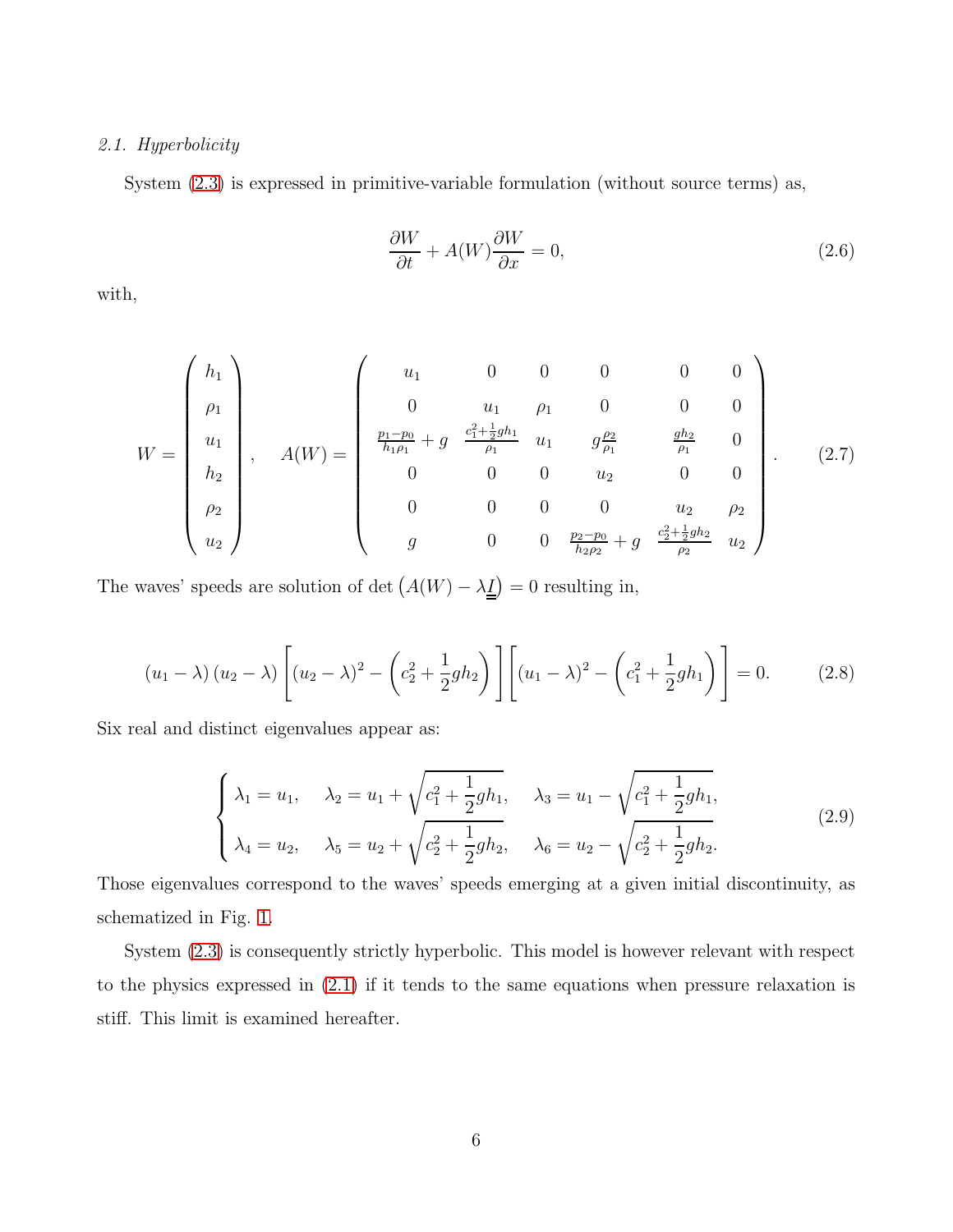<span id="page-6-0"></span>

Figure 1: Schematic representation in the  $(x,t)$  diagram of the six waves  $(2.9)$  present in the flow model  $(2.3)$ and emerging at a given initial discontinuity.

## 2.2. Stiff pressure relaxation limit

The mass and height equations of a given phase are analyzed:

$$
\begin{cases} \frac{\partial h_k}{\partial t} + u_k \frac{\partial h_k}{\partial x} = \mu (p_k - p_0), \\ \frac{\partial (h_k \rho_k)}{\partial t} + \frac{\partial (h_k \rho_k u_k)}{\partial x} = 0, \end{cases}
$$

with  $k = 1, 2$ . Their combination results in,

$$
\frac{d_k \rho_k}{dt} + \rho_k \frac{\partial u_k}{\partial x} = -\frac{\rho_k}{h_k} \mu (p_k - p_0).
$$

Inserting the phase k equation of state  $p_k(\rho_k)$ , the following pressure evolution equation is obtained,

$$
\frac{d_k p_k}{dt} + \rho_k c_k^2 \frac{\partial u_k}{\partial x} = -\frac{\rho_k c_k^2}{h_k} \mu (p_k - p_0).
$$

As the atmospheric pressure  $p_0$  is constant, the last equation can be expressed as,

$$
\frac{d_k(p_k - p_0)}{dt} + \rho_k c_k^2 \frac{\partial u_k}{\partial x} = -\frac{\rho_k c_k^2}{h_k} \mu (p_k - p_0).
$$

The phase pressure is expressed around the equilibrium state with the following expansion,

$$
p_k = \rho_k c_k^2 \left( p_k^{(0)} + \epsilon p_k^{(1)} + \ldots \right),
$$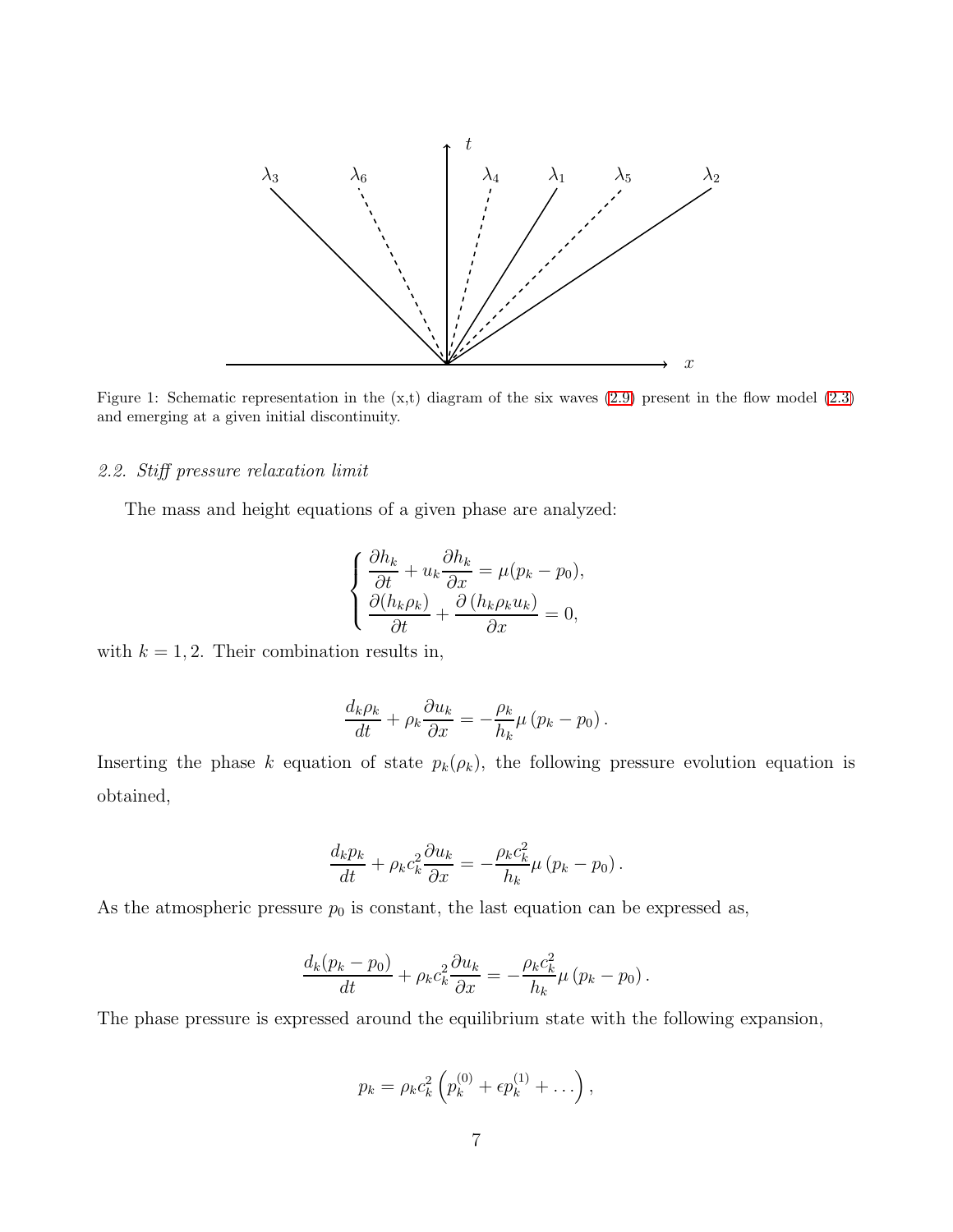where

- $-$  ε is on the order of the inverse of pressure relaxation parameter (ε  $\approx \mu^{-1} \approx \tau$ ), tending to zero in most situations  $(\epsilon \to 0^+)$  as discussed earlier (see also Kapila et al. (2001) [\[14\]](#page-36-3) for estimates in the context of granular flows),
- $-~ p_k^{(0)}$  $_{k}^{(0)}$  and  $p_{k}^{(1)}$  $k<sup>(1)</sup>$  represent respectively the leading and first-order dimensionless pressure terms of the Taylor expansion.

Inserting these definitions in the pressure evolution equation,

$$
\frac{d_k \left(\rho_k c_k^2 \left[p_k^{(0)} + \epsilon p_k^{(1)} + \dots\right] - p_0\right)}{dt} + \rho_k c_k^2 \frac{\partial u_k}{\partial x} = -\frac{\rho_k c_k^2}{h_k} \frac{1}{\epsilon} \left(\rho_k c_k^2 \left[p_k^{(0)} + \epsilon p_k^{(1)} + \dots\right] - p_0\right),
$$

the following results are obtained:

- − At leading order  $(e^{-1})$ :  $p_k^{(0)} = p_0$ ;
- At first order  $\rho_k c_k^2 p_k^{(1)} = -h_k \frac{\partial u_k}{\partial x}$ .

Inserting this last result in the height equations, they become,

$$
\frac{\partial h_k}{\partial t} + \frac{\partial (h_k u_k)}{\partial x} = 0.
$$

The mass equations are unchanged while modifications in the momentum equations appear as a consequence of the equilibrium condition  $(p_k = p_0)$ . They finally result at leading order in,

$$
\begin{cases}\n\frac{\partial (h_1 \rho_1 u_1)}{\partial t} + \frac{\partial (h_1 \rho_1 u_1^2 + \frac{1}{2} \rho_1 g h_1^2 + g \rho_2 h_1 h_2)}{\partial x} = \rho_2 g h_2 \frac{\partial h_1}{\partial x}, \\
\frac{\partial (h_2 \rho_2 u_2)}{\partial t} + \frac{\partial (h_2 \rho_2 u_2^2 + \frac{1}{2} \rho_2 g h_2^2)}{\partial x} = -\rho_2 g h_2 \frac{\partial h_1}{\partial x}.\n\end{cases}
$$

System [\(2.1\)](#page-3-1) is recovered, complemented by two conservation equations for the heights, that are in agreement with the two mass equations as soon as the densities are constants.

It thus appears that System [\(2.3\)](#page-3-2) tends to System [\(2.1\)](#page-3-1) when pressure relaxation is stiff. As System [\(2.3\)](#page-3-2) is hyperbolic, it is a good candidate to approximate [\(2.1\)](#page-3-1) numerically with a two-step procedure: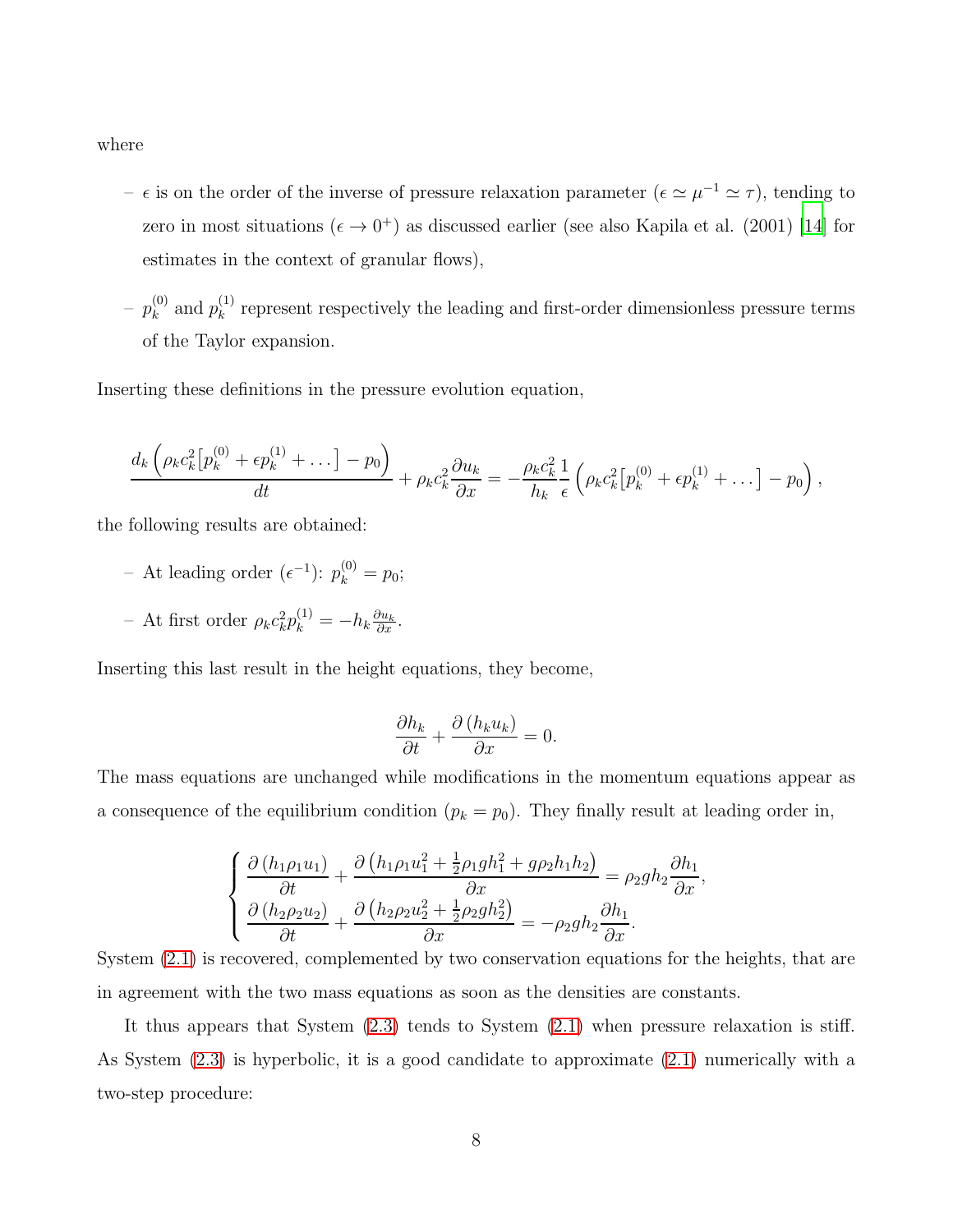- Solve the hyperbolic system [\(2.3\)](#page-3-2) without source terms;
- Relax the pressures onto the atmospheric one and reset the heights.

This is similar to the method of Saurel and Abgrall (1999) [\[15](#page-36-4)] to compute flows with interfaces separating two fluids. Before entering in the details of the hyperbolic solver, let us present the pressure relaxation process, that is particularly simple in the present context.

## 2.3. Stiff pressure relaxation solver

Let us consider for example EOS [\(2.4\)](#page-4-0). Consequently, the densities as functions of pressures are given by:

$$
\rho_k = \rho_k^{(0)} + \frac{p_k - p_k^{(0)}}{c_k^{(0)^2}}.
$$
\n(2.10)

As the pressures relax to the atmospheric one  $(p_k = p_k^{(0)} = p_0)$ , the densities at relaxed pressure are just,

$$
\rho_k^* = \rho_k^{(0)},\tag{2.11}
$$

where the superscript <sup>\*</sup> denotes the relaxed pressure state. As the masses of each layer are computed by associated mass balance equations and are constant during the relaxation process,

$$
m_k = h_k \rho_k = h_k^* \rho_k^*,\tag{2.12}
$$

<span id="page-8-0"></span>the heights at relaxed states are reset as,

$$
h_k^* = \frac{h_k \rho_k}{\rho_k^{(0)}}.
$$
\n(2.13)

The stiff pressure relaxation solver just consists in the reset of the heights of the fluids  $h_k \to h_k^*$  $\frac{k}{k}$ . At this level, the relaxation method of Abgrall and Karni (2009) [\[10](#page-35-9)] is recovered. We now address the design of hyperbolic solvers.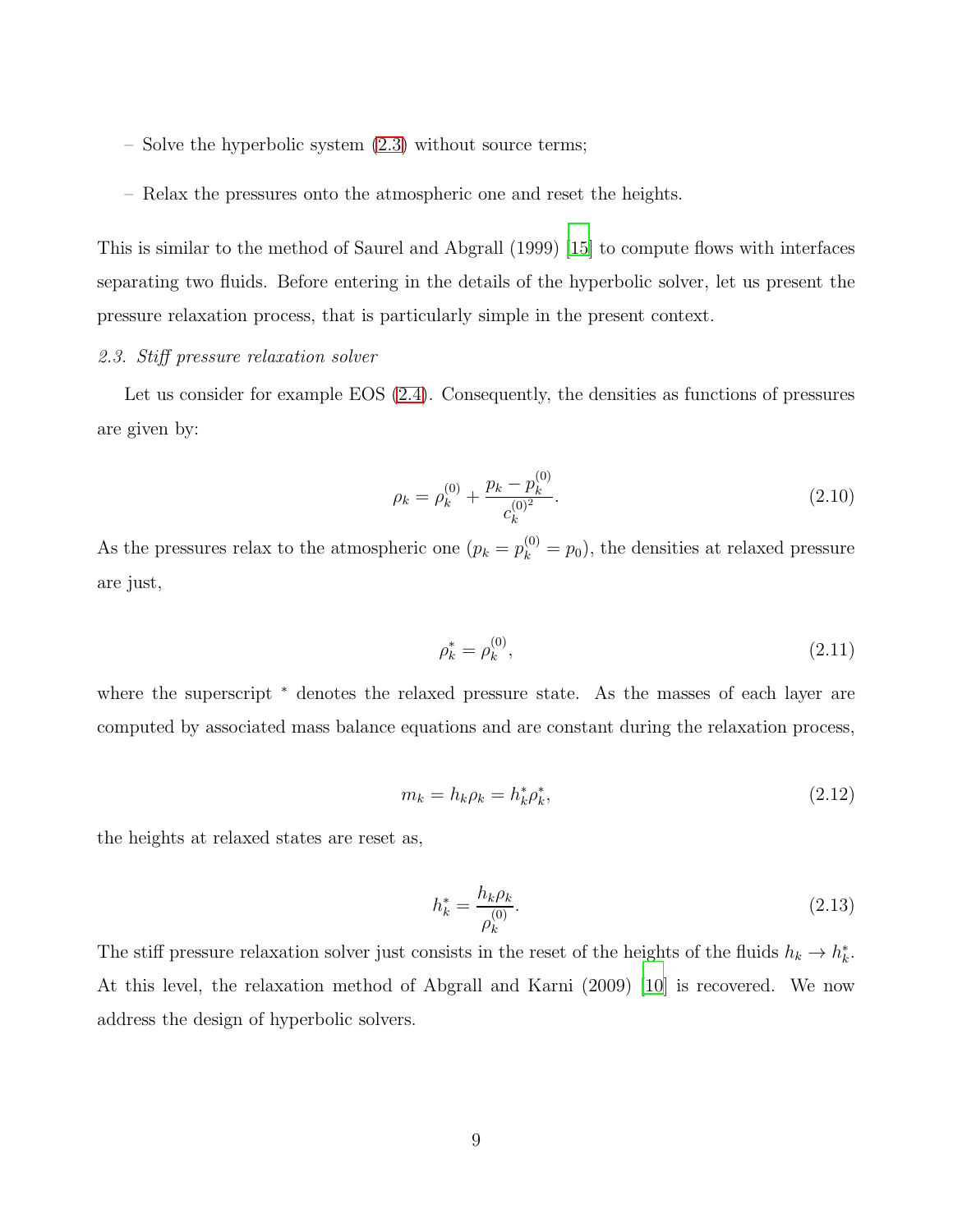## <span id="page-9-0"></span>3. Approximate Riemann solvers

Two different approximate methods are considered to solve the Riemann problem of System [\(2.3\)](#page-3-2), the VFRoe method (Gallouet and Masella (1996) [\[11\]](#page-36-0)) and a new HLL-type Riemann solver (Harten et al. (1983) [\[16\]](#page-36-5)). As System [\(2.3\)](#page-3-2) contains non-conservative terms, an approach dealing with both conservative and non-conservative systems is examined first.

#### <span id="page-9-1"></span>3.1. VFRoe solver

The VFRoe method considers the equations in non-conservative formulation,

$$
\frac{\partial W}{\partial t} + A(\overline{W}) \frac{\partial W}{\partial x} = 0, \tag{3.1}
$$

with

$$
W = (h_1, \rho_1, u_1, h_2, \rho_2, u_2)^T
$$
 and  $\overline{W} = \frac{W_L + W_R}{2}$ ,

where  $W_L$  and  $W_R$  are respectively the left and right-state vectors at a given cell boundary.

The VFRoe method considers the exact Riemann problem solution of [\(3.1\)](#page-9-1). Note that [\(3.1\)](#page-9-1) is a local linearization of the non-linear flow model [\(2.3\)](#page-3-2) around state  $\overline{W}$ . The VFRoe solution is thus the exact solution of an approximate problem.

<span id="page-9-2"></span>The exact solution of [\(3.1\)](#page-9-1) may be found in many textbooks related to hyperbolic systems (LeVeque  $(2002)$  [\[17\]](#page-36-6), Toro  $(2013)$  [\[18\]](#page-36-7)) and can be summarized as follows,

$$
W^* = W_L + \sum_{\overline{\lambda_i} < 0} \overline{a_i} \overline{R_i} = W_R - \sum_{\overline{\lambda_i} > 0} \overline{a_i} \overline{R_i},\tag{3.2}
$$

where the wave strengths  $\overline{a_i}$  are the coefficients of the eigenvectors' decomposition,

$$
W_R - W_L = \sum_{\overline{\lambda_i}} \overline{a_i} \overline{R_i}.
$$
\n(3.3)

For the sake of space restriction, the right eigenvectors  $R_i$  and the wave strengths  $\overline{a_i}$  are not detailed, associated formulas being considerably large. The main weakness of this method is related to the average  $\overline{W}$  which can be far from the solution of the non-linear problem, resulting in positivity issues especially when large amplitude waves are present.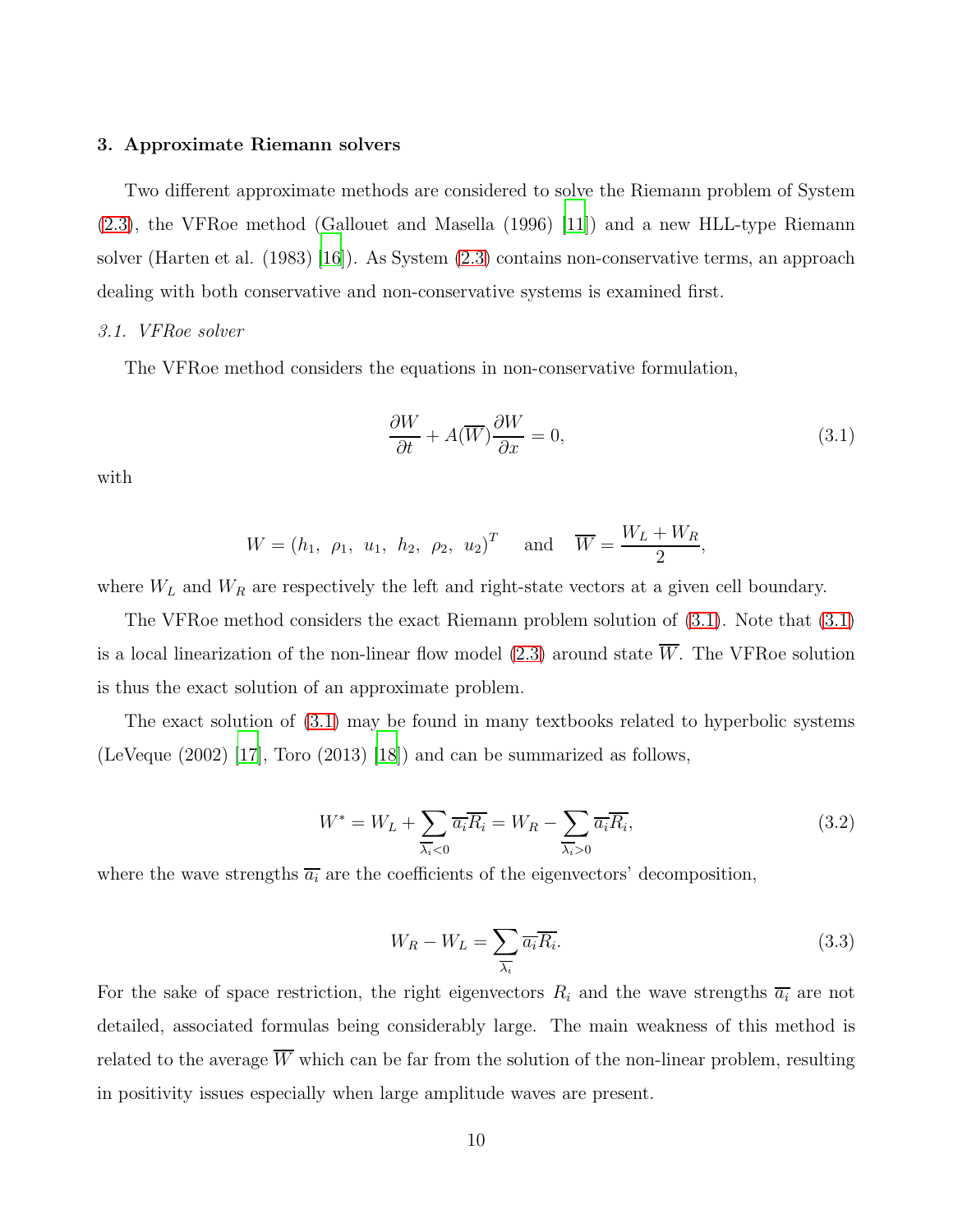With the help of the Riemann problem solution [\(3.2\)](#page-9-2), the various equations of System [\(2.3\)](#page-3-2) are updated with a Godunov-type method (stable under the conventional  $CFL$  condition) as,

$$
h_k^{n+1} = h_k^n - \frac{\Delta t}{\Delta x} \left( (hu)_{k,i+\frac{1}{2}}^* - (hu)_{k,i-\frac{1}{2}}^* \right) + \frac{\Delta t}{\Delta x} h_{k,i}^n \left( u_{k,i+\frac{1}{2}}^* - u_{k,i-\frac{1}{2}}^* \right),\tag{3.4}
$$

$$
(h_k \rho_k)_i^{n+1} = (h_k \rho_k)_i^n - \frac{\Delta t}{\Delta x} \left( (h_k \rho_k u_k)_{i + \frac{1}{2}, k}^* - (h_k \rho_k u_k)_{i - \frac{1}{2}, k}^* \right), \tag{3.5}
$$

$$
(h_1 \rho_1 u_1)_i^{n+1} = (h_1 \rho_1 u_1)_i^n - \frac{\Delta t}{\Delta x} \left\{ \left( h_1 \rho_1 u_1^2 + h_1 (p_1 - p_0) + \frac{1}{2} \rho_1 h_1^2 \right)_{i + \frac{1}{2}}^* - \left( h_1 \rho_1 u_1^2 + h_1 (p_1 - p_0) + \frac{1}{2} \rho_1 h_1^2 \right)_{i - \frac{1}{2}}^* \right\} + \frac{\Delta t}{\Delta x} h_{1,i}^n \left\{ \left( -\rho_2 g h_2 \right)_{i + \frac{1}{2}}^* - \left( -\rho_2 g h_2 \right)_{i - \frac{1}{2}}^* \right\},\tag{3.6}
$$

$$
(h_2 \rho_2 u_2)_i^{n+1} = (h_2 \rho_2 u_2)_i^n - \frac{\Delta t}{\Delta x} \left\{ \left( h_2 \rho_2 u_2^2 + h_2 (p_2 - p_0) + \frac{1}{2} \rho_2 h_2^2 + \rho_2 g h_1 h_2 \right)_{i + \frac{1}{2}}^* - \left( h_2 \rho_2 u_2^2 + h_2 (p_2 - p_0) + \frac{1}{2} \rho_2 h_2^2 + \rho_2 g h_1 h_2 \right)_{i - \frac{1}{2}}^* \right\} + \frac{\Delta t}{\Delta x} h_{1,i}^n \left\{ \left( (\rho_2 g h_2)_{i + \frac{1}{2}}^* - (\rho_2 g h_2)_{i - \frac{1}{2}}^* \right) \right\},
$$
\n(3.7)

where  $n + 1$  and n denote two consecutive time steps and superscript  $*$  denotes the VFRoe Riemann problem solution given by Eq. [\(3.2\)](#page-9-2). Indexes i and  $i \pm \frac{1}{2}$  $\frac{1}{2}$  denote respectively the center of the current numerical cell and its corresponding boundaries.

## <span id="page-10-0"></span>3.2. HLL-type Riemann solver

Let us consider a simplified solver, based on Rankine-Hugoniot conditions, such as the HLL solver. In this frame, the two extreme waves  $S_L$  and  $S_R$  are approximated following Davis (1988) [\[19](#page-36-8)] as,

$$
\begin{cases}\nS_{L,k} = \min\left(u_{L,k} - \sqrt{c_{L,k}^2 + \frac{1}{2}gh_{L,k}} \right., & u_{R,k} - \sqrt{c_{R,k}^2 + \frac{1}{2}gh_{R,k}}\right), \\
S_{R,k} = \max\left(u_{L,k} + \sqrt{c_{L,k}^2 + \frac{1}{2}gh_{L,k}} \right., & u_{R,k} + \sqrt{c_{R,k}^2 + \frac{1}{2}gh_{R,k}}\right),\n\end{cases} (3.8)
$$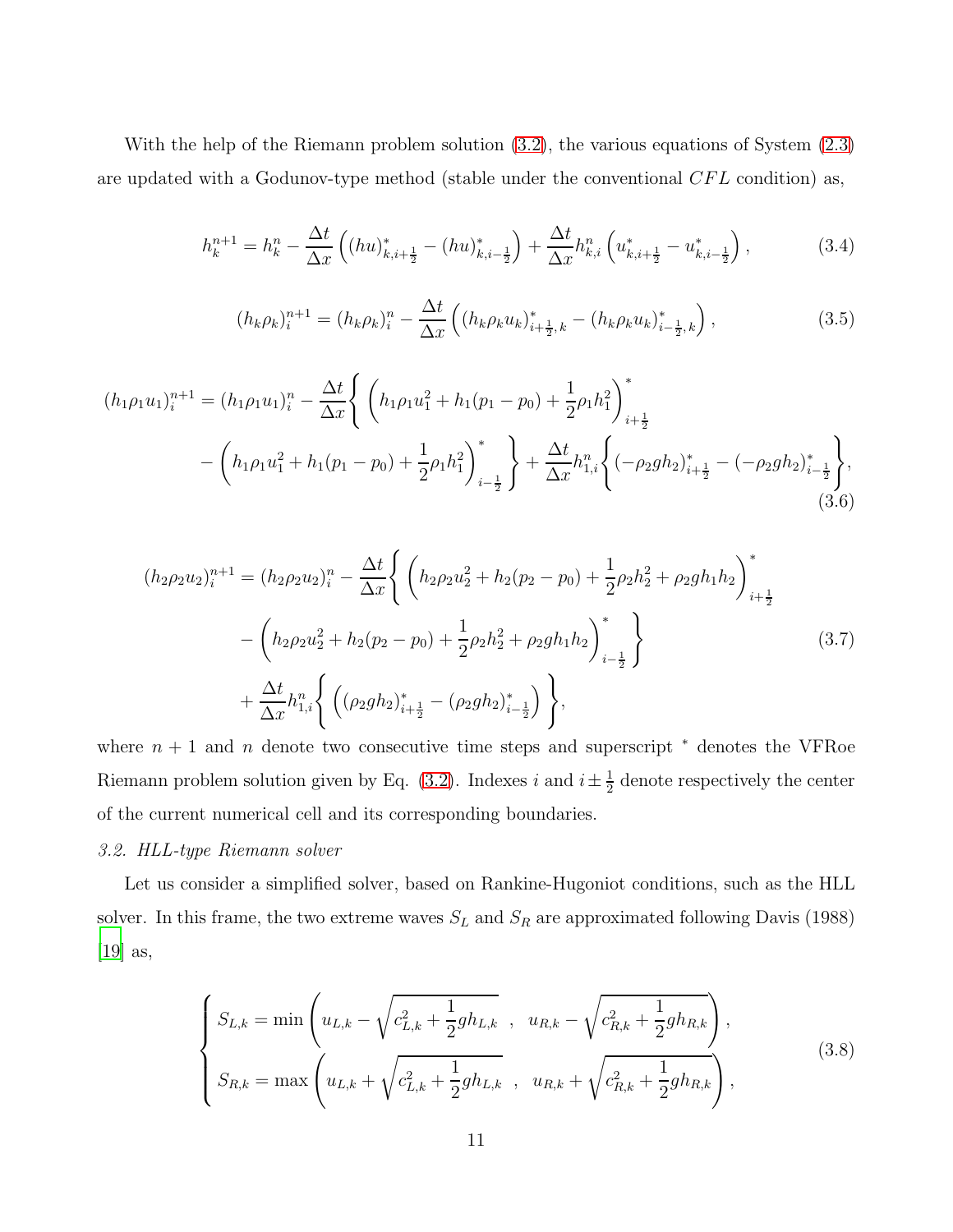with  $k = 1, 2$ . The indexes  $\mu$  and  $\mu$  denote respectively the left and right states at a given cell boundary. The two extreme waves are considered as,

$$
S_L = \min(S_{L,1}, S_{L,2}), \quad S_R = \max(S_{R,1}, S_{R,2}).
$$
\n(3.9)

<span id="page-11-0"></span>The two contact waves  $u_1$  and  $u_2$  are considered as well for the transport of the heights  $h_1$  and  $h_2$ , as depicted in Fig [2.](#page-11-0)



Figure 2: Schematic representation in the  $(x,t)$  diagram of the two extreme waves and the two contact waves considered for the transport of the two heights.

Regarding the transport equations, the exact Riemann problem solution is straightforward:

$$
\begin{cases}\nh_1^* \left(\frac{x}{t} < u_1^*\right) = h_{1,L}, & h_1^* \left(\frac{x}{t} > u_1^*\right) = h_{1,R}, \\
h_2^* \left(\frac{x}{t} < u_2^*\right) = h_{2,L}, & h_2^* \left(\frac{x}{t} > u_2^*\right) = h_{2,R}.\n\end{cases}\n\tag{3.10}
$$

These solutions indicate that the non-conservative terms have contributions between the two extreme waves  $S_R$  and  $S_L$ , at points where  $h_1$  and  $h_2$  are discontinuous. More precisely, only the discontinuity in  $h_1$  needs attention, as the non-conservative terms involving the atmospheric pressure (considered constant) transform to fluxes,

$$
p_0 \frac{\partial h_k}{\partial x} = \frac{\partial (p_0 h_k)}{\partial x}.
$$

It thus remains to analyze only the non-conservative term,

$$
\rho_2 gh_2 \frac{\partial h_1}{\partial x}.
$$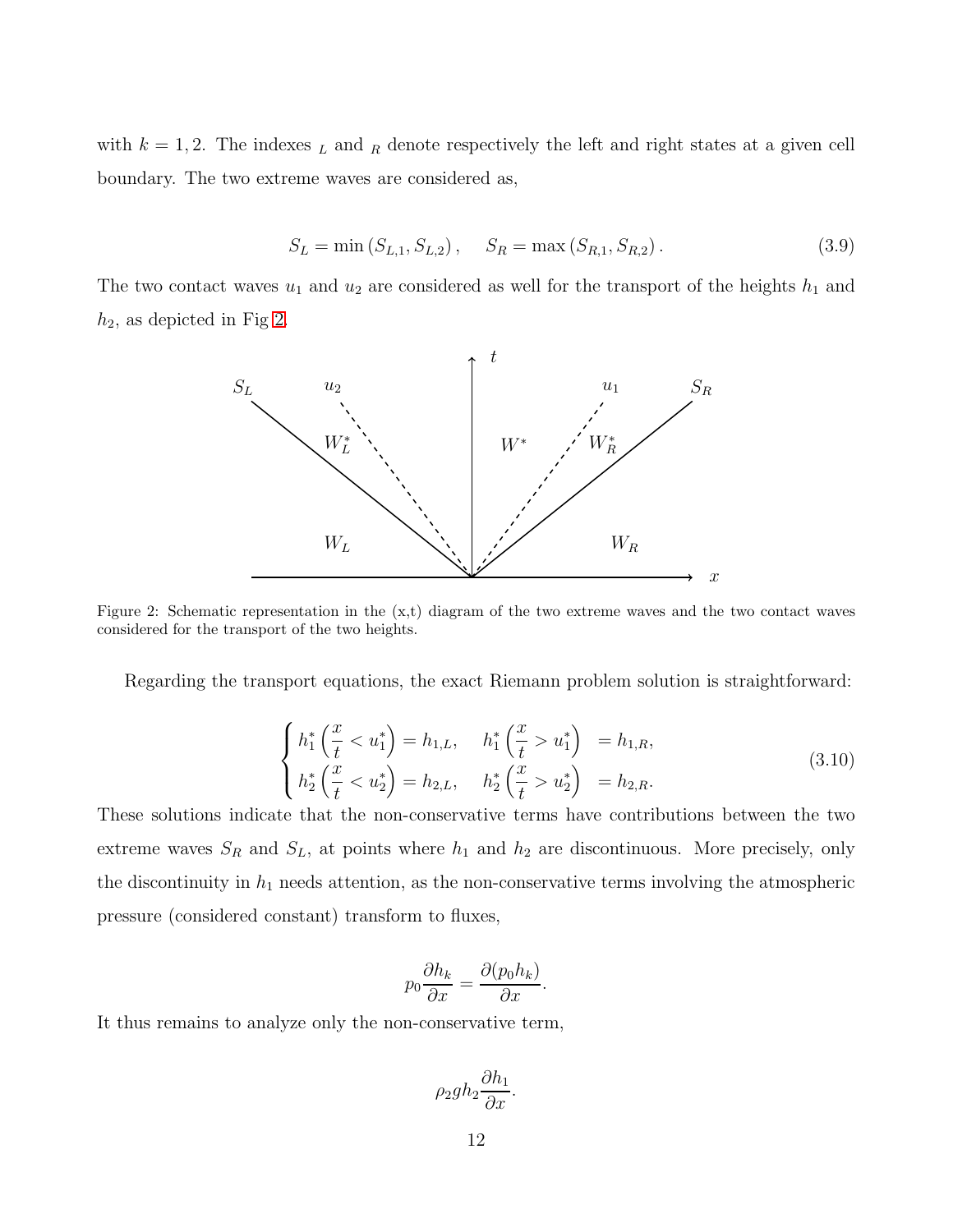The solution states for  $(\rho_2 h_2)$  are given by,

$$
(\rho_2 h_2)_L^* = (\rho_2 h_2)_L \frac{u_{2,L} - S_L}{u_2^* - S_L} \quad \text{and} \quad (\rho_2 h_2)_R^* = (\rho_2 h_2)_R \frac{u_{2,R} - S_R}{u_2^* - S_R}.
$$

<span id="page-12-0"></span>A schematic representation is given in Fig[.3.](#page-12-0)



Figure 3: Schematic representation in the (x,t) diagram of the two levels  $(\rho_2 h_2)_{L,R}^*$  in the Riemann problem solution.

These formulas need  $u_2^*$ 2 for their practical use that is unknown at this level. However, according to the sign of the velocity difference  $u_1^* - u_2^*$ 2 , only two instances may occur:

- If  $u_1^* > u_2^*$ , the  $\rho_2 gh_2 \frac{\partial h_1}{\partial x}$  term becomes locally  $g(\rho_2 h_2)_I^*$ R  $\frac{\partial h_1}{\partial x}$ . As  $(\rho_2 h_2)_I^*$  $_{R}^{*}$  is constant at the point where  $\frac{\partial h_1}{\partial x}$  is discontinuous, the non-conservative term becomes locally;

$$
\rho_2 gh_2 \frac{\partial h_1}{\partial x} = \frac{\partial \left[g \left(\rho_2 h_2\right)_R^* h_1\right]}{\partial x}.
$$

− If  $u_1^*$  <  $u_2^*$ , the same reasoning yields,

$$
\rho_2 gh_2 \frac{\partial h_1}{\partial x} = \frac{\partial \left[ g \left( \rho_2 h_2 \right)^*_L h_1 \right]}{\partial x}.
$$

It thus appears that the momentum equations are locally conservative. However, their explicit determination and use require knowledge of both  $u_1^*$  and  $u_2^*$ 2 that are themselves solutions of the momentum equations' integration.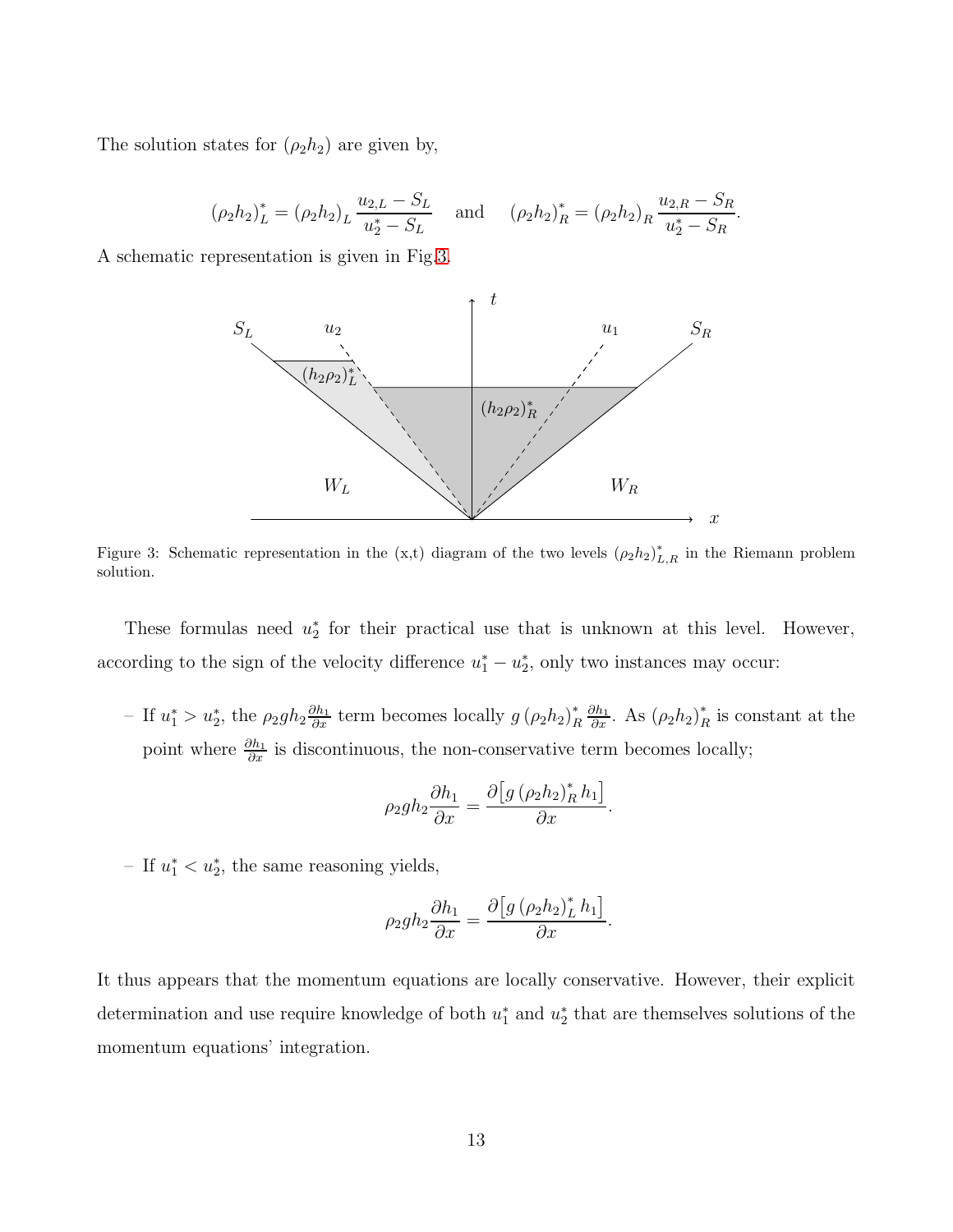<span id="page-13-2"></span>To simplify the algorithm, a single solution state is considered for the apparent densities  $(\rho_k h_k)^*$  instead of the two  $(\rho_k h_k)_I^*$  $_{L}^{*}$  and  $(\rho_{k}h_{k})_{P}^{*}$  $\frac{1}{R}$  in the same mind as in the HLL solver for the Euler equations:

$$
(h_k \rho_k)^* = \frac{(h_k \rho_k)_R (u_{k,R} - S_R) - (h_k \rho_k)_L (u_{k,L} - S_L)}{S_L - S_R}.
$$
\n(3.11)

<span id="page-13-0"></span>Thanks to this approximation, the momentum equations become locally,

$$
\begin{cases}\n\frac{\partial (h_1 \rho_1 u_1)}{\partial t} + \frac{\partial (h_1 \rho_1 u_1^2 + h_1 [p_1(\rho_1) - p_0] + \frac{1}{2} \rho_1 g h_1^2 + g \rho_2 h_1 h_2 - g (h_2 \rho_2)^* h_1)}{\partial x} = 0, \\
\frac{\partial (h_2 \rho_2 u_2)}{\partial t} + \frac{\partial (h_2 \rho_2 u_2^2 + h_2 [p_2(\rho_2) - p_0] + \frac{1}{2} \rho_2 g h_2^2 + g (h_2 \rho_2)^* h_1)}{\partial x} = 0.\n\end{cases} (3.12)
$$

<span id="page-13-1"></span>Denoting the momentum fluxes by,

$$
\begin{cases}\nF_{1,mom} = h_1 \rho_1 u_1^2 + h_1 \left[ p_1(\rho_1) - p_0 \right] + \frac{1}{2} \rho_1 g h_1^2 + g \rho_2 h_1 h_2 - g (h_2 \rho_2)^* h_1, \\
F_{2,mom} = h_2 \rho_2 u_2^2 + h_2 \left[ p_2(\rho_2) - p_0 \right] + \frac{1}{2} \rho_2 g h_2^2 + g (h_2 \rho_2)^* h_1,\n\end{cases} (3.13)
$$

the momentum numerical fluxes are then given by,

$$
F_{k,mom}^{*} = \frac{F_{k,mom, R} S_L - F_{k,mom, L} S_R + S_L S_R (U_{k,mom, L} - U_{k, nom, R})}{S_L - S_R},
$$
(3.14)

with  $U_{k,mom} = h_k \rho_k u_k$ . The mass numerical fluxes are computed by the HLL approximation as well and read,

$$
F_{k,mass}^{*} = \frac{(h_k \rho_k)_{R} S_L (u_{k,R} - S_R) - (h_k \rho_k)_{L} S_R (u_{k,L} - S_L)}{S_L - S_R}.
$$
\n(3.15)

<span id="page-13-3"></span>System [\(2.1\)](#page-3-1) being non-conservative, the conservative variable-state vector and in particular the fluids' velocities are also needed for the computations. With the help of Eqs.  $(3.12)$  and  $(3.13)$ , the momentum variables are computed with the HLL approximation as,

$$
(h_k \rho_k u_k)^* = \frac{F_{k,mom, R} - F_{k, mom, L} - S_R U_{k, mom, R} + S_L U_{k, mom, L}}{S_L - S_R}.
$$
\n(3.16)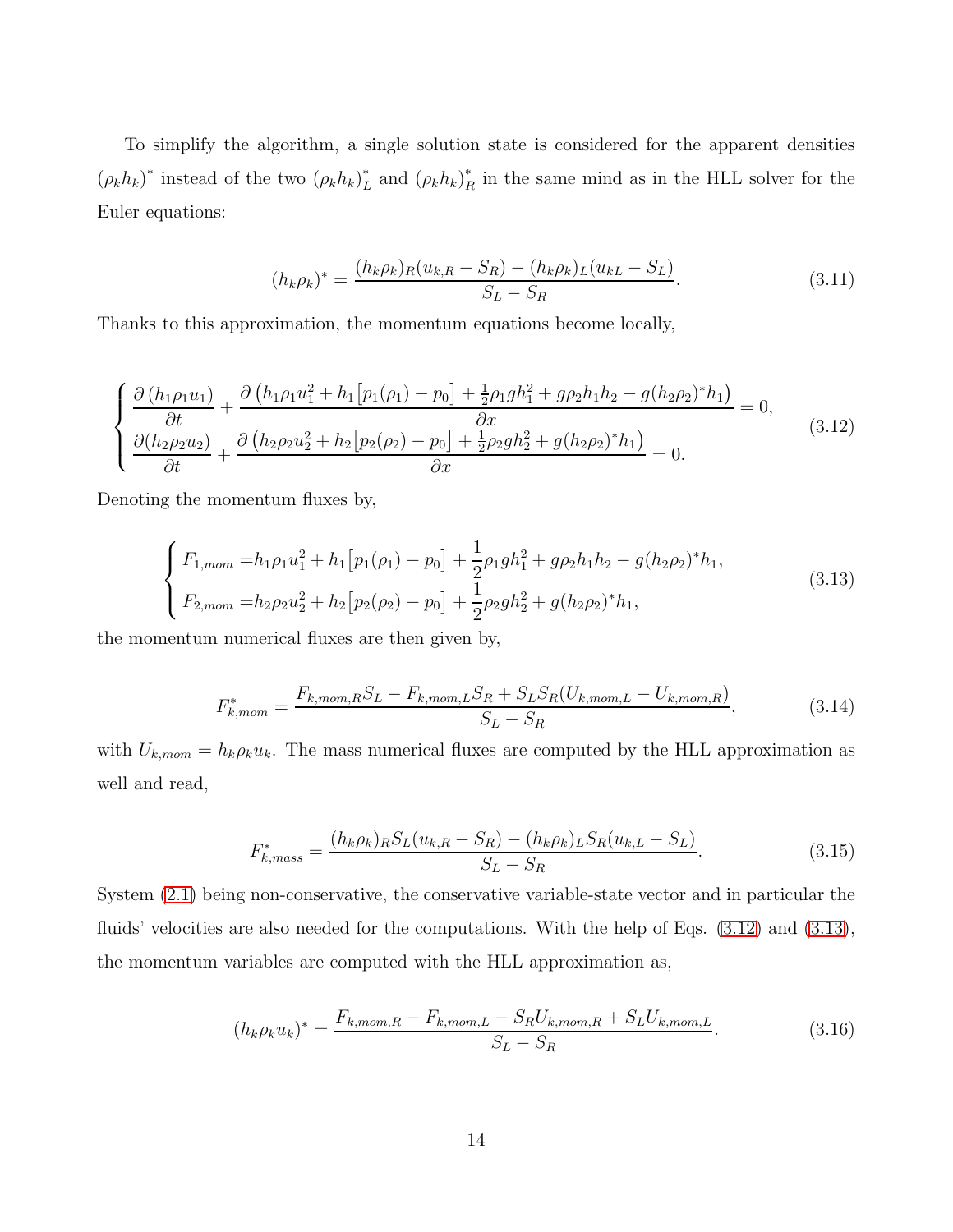Using Eqs. [\(3.11\)](#page-13-2) and [\(3.16\)](#page-13-3), the speeds of the fluids are given by,

$$
u_k^* = \frac{(h_k \rho_k u_k)^*}{(h_k \rho_k)^*}.
$$
\n(3.17)

<span id="page-14-1"></span>The associated Godunov-type method now reads,

$$
\begin{cases}\nh_k^{n+1} = h_k^n - \frac{\Delta t}{\Delta x} \left( (hu)_{k,i+\frac{1}{2}}^* - (hu)_{k,i-\frac{1}{2}}^* \right) + \frac{\Delta t}{\Delta x} h_{k,i}^n \left( u_{k,i+\frac{1}{2}}^* - u_{k,i-\frac{1}{2}}^* \right), \\
(h_k \rho_k)_i^{n+1} = (h_k \rho_k)_i^n - \frac{\Delta t}{\Delta x} \left( F_{k,mass,i+\frac{1}{2}}^* - F_{k,mass,i-\frac{1}{2}}^* \right), \\
(h_1 \rho_1 u_1)_i^{n+1} = (h_1 \rho_1 u_1)_i^n - \frac{\Delta t}{\Delta x} \left( F_{1,mom,i+\frac{1}{2}}^* - F_{1,mom,i-\frac{1}{2}}^* \right) + \frac{\Delta t}{\Delta x} h_{1,i}^n \left( -g \left[ (h_2 \rho_2)_{i+\frac{1}{2}}^* - (h_2 \rho_2)_{i-\frac{1}{2}}^* \right] \right), \\
(h_2 \rho_2 u_2)_i^{n+1} = (h_2 \rho_2 u_2)_i^n - \frac{\Delta t}{\Delta x} \left( F_{2,mom,i+\frac{1}{2}}^* - F_{2,mom,i-\frac{1}{2}}^* \right) + \frac{\Delta t}{\Delta x} h_{1,i}^n \left( g \left[ (h_2 \rho_2)_{i+\frac{1}{2}}^* - (h_2 \rho_2)_{i-\frac{1}{2}}^* \right] \right). \n\end{cases} \tag{3.18}
$$

Efficiency of both VFRoe and HLL solvers are now investigated on various test problems of the literature.

#### <span id="page-14-0"></span>4. Results and validations

It is important to address in priority the effects of the fluids' EOS with the present relaxation approach. Indeed the model is hyperbolic as a consequence of pressure terms in the momentum equations. Extra tests, where VFRoe and HLL solvers are compared are addressed subsequently.

# 4.1. Effects of the artificial sound speed

The EOS [\(2.4\)](#page-4-0) involves a sound speed  $c_k$  that has influence on computed results, as shown hereafter in Figs. [4,](#page-16-0) [5](#page-17-0) and [6.](#page-18-0) The examined configuration consists in a limit case where the initial height of the first fluid (lower layer) is as low as numerically admissible, so that only the upper layer (second fluid) evolves significantly. With this specific configuration, the solution of the two layer shallow water system [\(2.3\)](#page-3-2) is meant to be compared to the exact solution of the one-layer Saint-Venant equations.

A dam-break problem is used to this end. The following test is proposed in LeVeque's textbook (2002) [\[17\]](#page-36-6) to illustrate behavior of the solution of the Saint-Venant equations. It consists in a dam, separating two levels of fluids, that bursts at time  $t = 0$ . All variables of the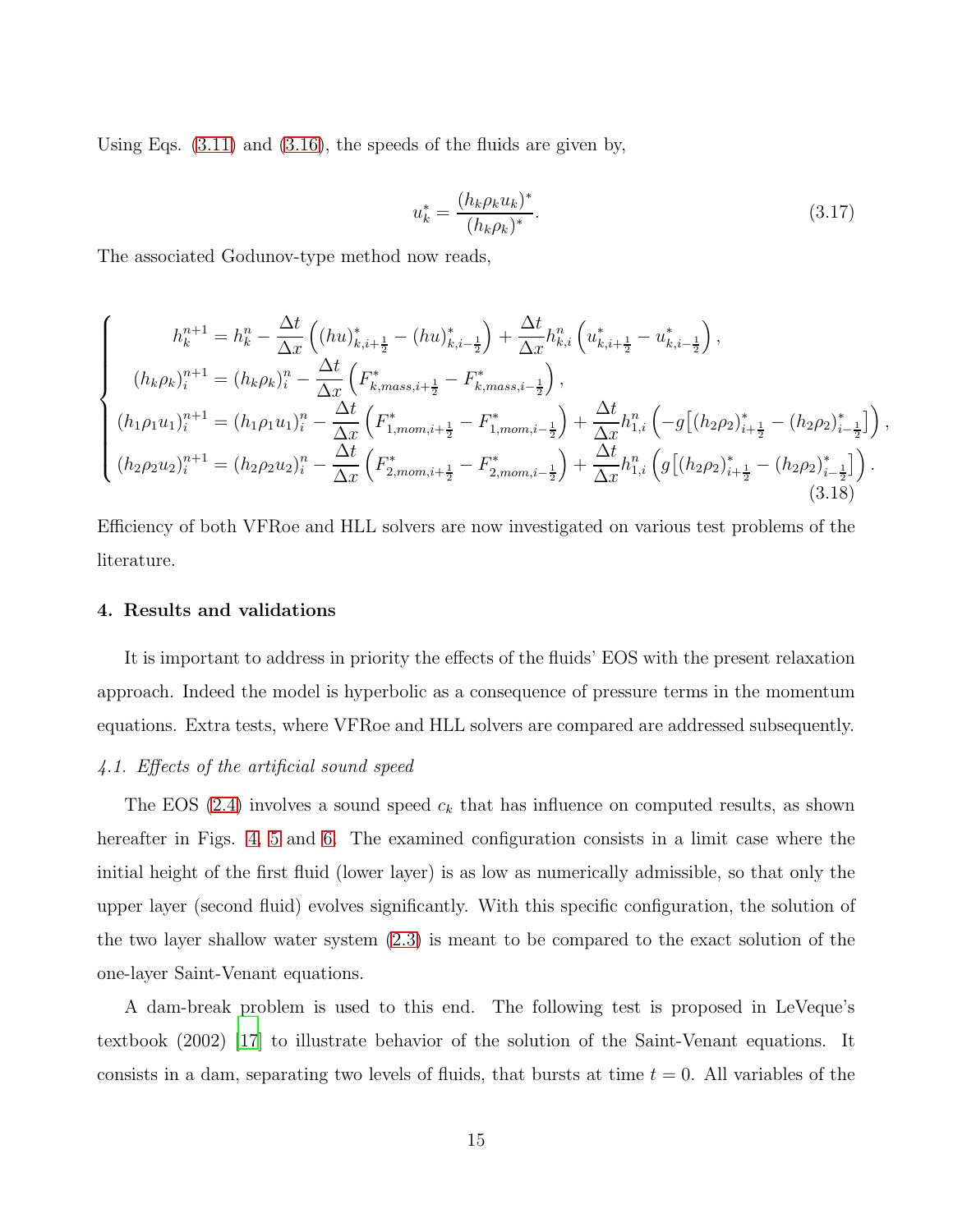current test problem are in dimensionless units as done in [\[17](#page-36-6)]. This test is the shallow-water equivalent of the shock-tube problem of gas dynamics and appears to be an excellent benchmark as the flow deals with shock and expansion waves that create arduous conditions. The constant gravity is normalized and reads  $g = 1$ . The numerical domain has a length set to 10 with a height discontinuity initially located in the middle. On the left of this discontinuity, the fluid is initially at  $h = 3$  and  $h = 1$  on the right. The fluid is initially at rest on either side of the discontinuity.

To mimic the Saint-Venant system with the two-layer model [\(2.3\)](#page-3-2), the height of the first fluid is initially set to  $h_1 = \epsilon = 10^{-6}$  throughout the whole numerical domain. Its density is set to  $\rho_1 = 1.2$  and its velocity is set to  $u_1 = 0$ . The second fluid, placed above the first one, has initial heights  $h_2 = 3$  at left and  $h_2 = 1$  at right. Its density is set to  $\rho_2 = 1$  and its velocity is set to  $u_2 = 0$ .

Figure [4](#page-16-0) shows the results with a constant sound speed set to  $c_k = 100$ . The same sound speed has been taken for both fluids for the sake of simplicity in this illustration. Also, two mesh resolutions are used in Fig. [4,](#page-16-0) a coarse one made of 100 cells (A) and a fine one made of 10, 000 cells (B).

It appears that the speed of sound influences computed results. The waves' speeds of the two-layer model [\(2.3\)](#page-3-2) involve the effective sound speeds given by  $\sqrt{c_k^2 + \frac{1}{2}}$  $\frac{1}{2}gh_k$  while the single layer wave speed is  $\sqrt{gh}$ . When  $c_k$  is significantly greater than  $\sqrt{\frac{1}{2}gh_k}$  (of the order of unity in the present example), excessive numerical diffusion is present, as shown in Plot A of Fig. [4](#page-16-0) where  $c_k = 100$  for both fluids. Indeed, at the current time, the left and right facing waves are considerably dissipated and even exit the domain. However, this feature is purely numerical and the system does converge to the exact solution, as shown in Plot B of Fig. [4](#page-16-0) that uses a fine grid made of 10, 000 cells.

It thus appears that large sound speeds are admissible but result in excessive numerical diffusion. The effect of fluid compressibility and sound speed are then investigated by varying  $c_k$  from levels less than the admissible single phase bound  $(c_k < \sqrt{\frac{1}{2}})$  $\frac{1}{2}gh_k$ ) to larger values. Corresponding results are shown in Fig. [5.](#page-17-0)

Numerical experiments of Fig. [5](#page-17-0) indicate that the method becomes unstable when  $c_k$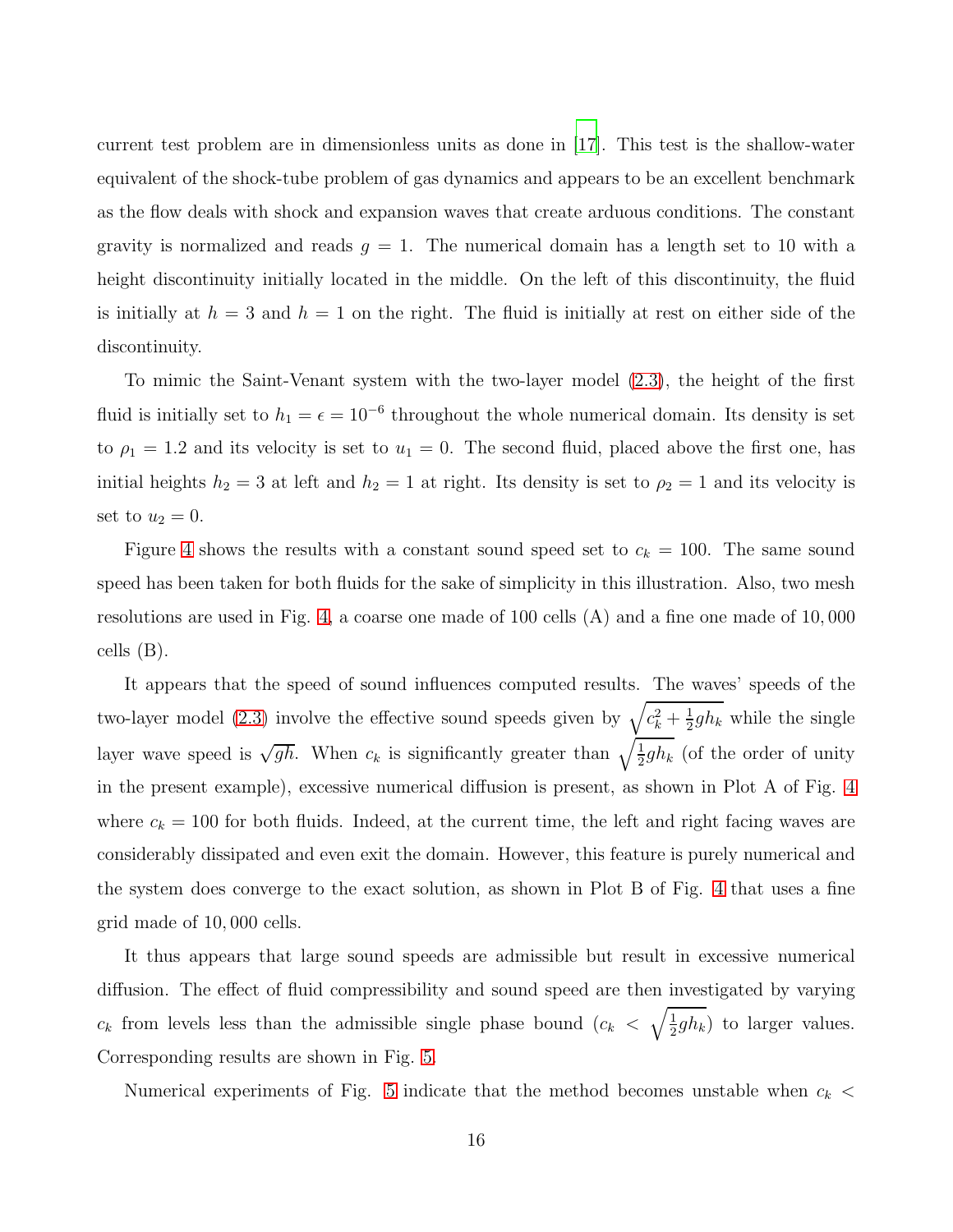<span id="page-16-0"></span>

Figure 4: Comparison of the computed solutions with the present HLL-type Riemann solver (thick lines) versus the exact solution of the one-layer Saint-Venant equations (thin lines and symbols). Results on the left (A) use a 100-cell mesh while results on the right (B) use a 10, 000-cell mesh. The two plots use a constant sound speed set to  $c_k = 100$  for both fluids. The dashed lines represent the initial conditions. For the sake of clarity, 50 symbols are plotted for the exact solution, shown at time  $t \approx 2$ . First-order Godunov-type numerical scheme is used with  $CFL = 0.9$ . Computed results are shown at the same time in full lines. Results at left (A) show a curved line where the shock and expansion waves have already exited the domain. Same computation is rerun with 10, 000 cells (B) restoring the two waves inside the domain. All variables are in dimensionless units.

<span id="page-16-1"></span> $\sqrt{\frac{1}{2}gh_k}$ . Indeed, Plot C of Fig. [5](#page-17-0) uses  $c_k = 0.1 \times \sqrt{\frac{1}{2}gh_k}$  and presents spurious oscillations. These numerical experiments suggest existence of a subcharacteristic condition:

$$
c_k > \sqrt{\frac{1}{2}gh_k}.\tag{4.1}
$$

<span id="page-16-2"></span>In the upcoming computations, the following sound speed is used:

$$
c_k = \theta_k \sqrt{\frac{1}{2}gh_k}, \quad \text{with} \quad \theta_k > 1, \quad k = 1, 2. \tag{4.2}
$$

 $\theta_k$  is a numerical parameter that controls the numerical diffusion as illustrated in Figure [5.](#page-17-0)

In order to unambiguously fulfill the above-mentioned subcharacteristic condition [\(4.1\)](#page-16-1),  $\theta_k$ must be greater than unit.  $\theta_k \in [2, 5]$  seems a fair choice as it is low enough to control numerical diffusion and high enough to ensure stability. Indeed, as seen in Plot D of Fig[.5,](#page-17-0)  $\theta_k = 2$  provides accurate results whereas  $\theta_k = 10$  (Plot E) and  $\theta_k = 50$  (Plot F) show excessive numerical dissipation.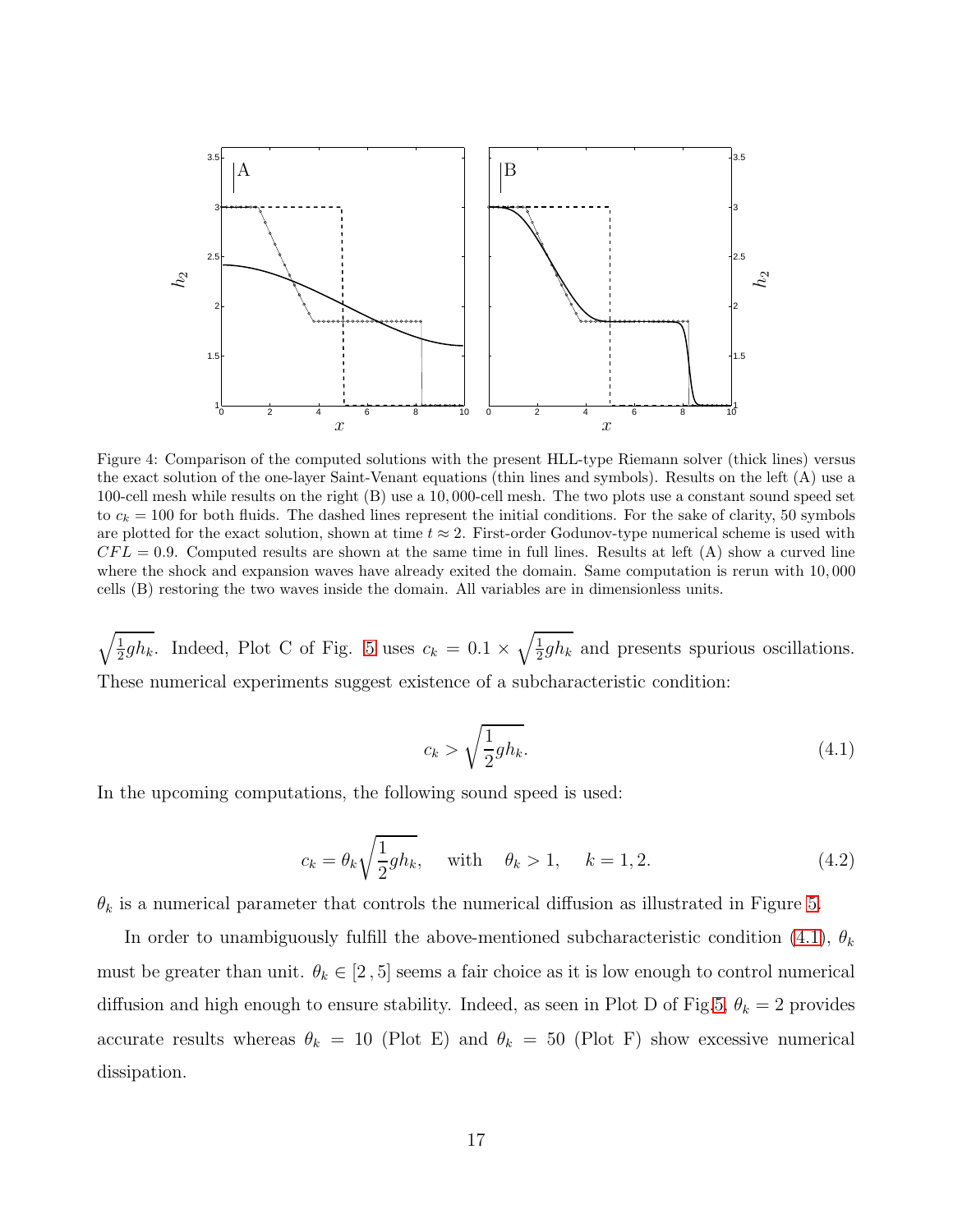<span id="page-17-0"></span>

Figure 5: Comparison of the computed solutions with the present HLL-type Riemann solver (thick lines) for the two-layer model versus the exact solution of the one-layer Saint-Venant equations (thin lines and symbols). System [\(2.3\)](#page-3-2) is solved with various sound speeds  $c_k = \theta_k \sqrt{\frac{1}{2}gh_k}$ . Figures C, D, E and F use respectively  $\theta_k = 0.1, \ \theta_k = 2, \ \theta_k = 10 \text{ and } \theta_k = 50.$  The dashed lines represent the initial conditions:  $h_1^{left} = h_1^{right} = 10^{-6}$ ,  $u_1^{left} = u_1^{right} = 0, \, \rho_1 = 1.2, \, h_2^{left} = 3, \, h_2^{right} = 1, \, u_2^{left} = u_2^{right} = 0, \, \rho_2 = 1.$  Final time:  $t \approx 2$ . All results use a 100-cell mesh. First-order Godunov-type numerical scheme is used with  $CFL = 0.9$ . For the sake of clarity, 50 symbols are plotted for the exact solution. An optimum appears for  $\theta_k \simeq 2$ . All variables are in dimensionless units.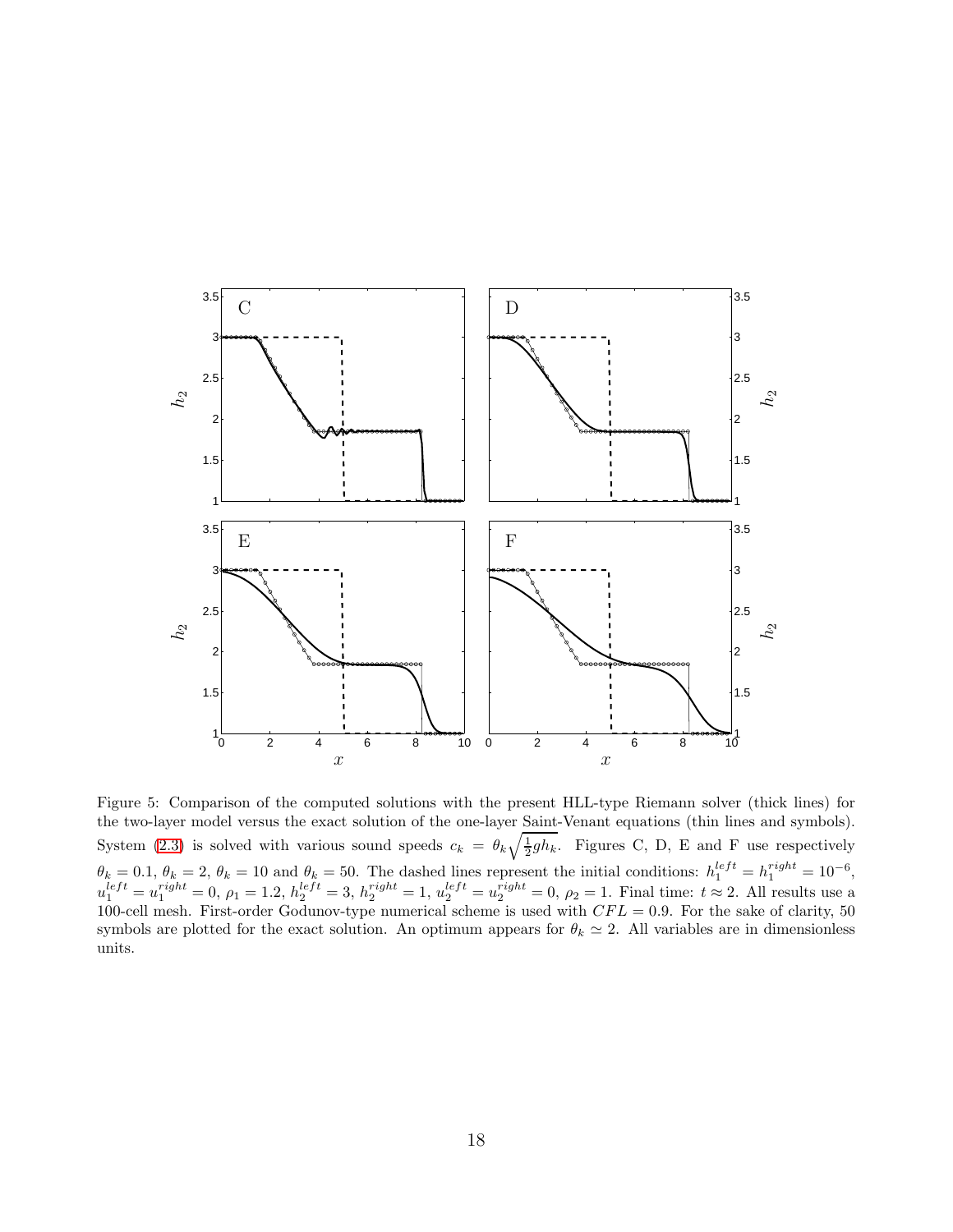Figure [6](#page-18-0) repeats the same test with  $\theta_k = 2$  and a 1000-cell grid. The Godunov method [\(3.18\)](#page-14-1) including non-conservation terms is extended to second order with the MUSCL-type method detailed for example in Chiapolino et al. (2017) [\[20](#page-36-9)].

<span id="page-18-0"></span>

Figure 6: Comparison of the computed solutions with the present HLL-type Riemann solver (symbols) versus the exact solution of the one-layer Saint-Venant equations (thick lines). The numerical system uses an artificial sound speed reading  $c_k = \theta_k \sqrt{\frac{1}{2}gh_k}$  with  $\theta_k = 2$ . The dashed lines represent the initial conditions:  $h_1^{left} =$  $h_1^{right} = 10^{-6}, u_1^{left} = u_1^{right} = 0, \ \rho_1 = 1.2, \ h_2^{left} = 3, \ h_2^{right} = 1, \ u_2^{left} = u_2^{right} = 0, \ \rho_2 = 1.$  Final time:  $t \approx 2$ . Second-order MUSCL-type numerical scheme using van Leer's limiter (see [\[21\]](#page-36-10), [\[22](#page-37-0)]) is considered with  $CFL = 0.5$  and 1000 cells. For the sake of clarity, only 50 symbols out of 1000 are plotted for the HLL-type computations. All variables are in dimensionless units.

The results show excellent agreement with the exact solution. Besides, they also reveal that:

- Incompressible behavior is recovered as the densities  $\rho_k$  are constant;
- The two-layer shallow water model [\(2.3\)](#page-3-2) tends to the single-layer Saint-Venant equations in the limit  $h_1 \rightarrow \epsilon$ ;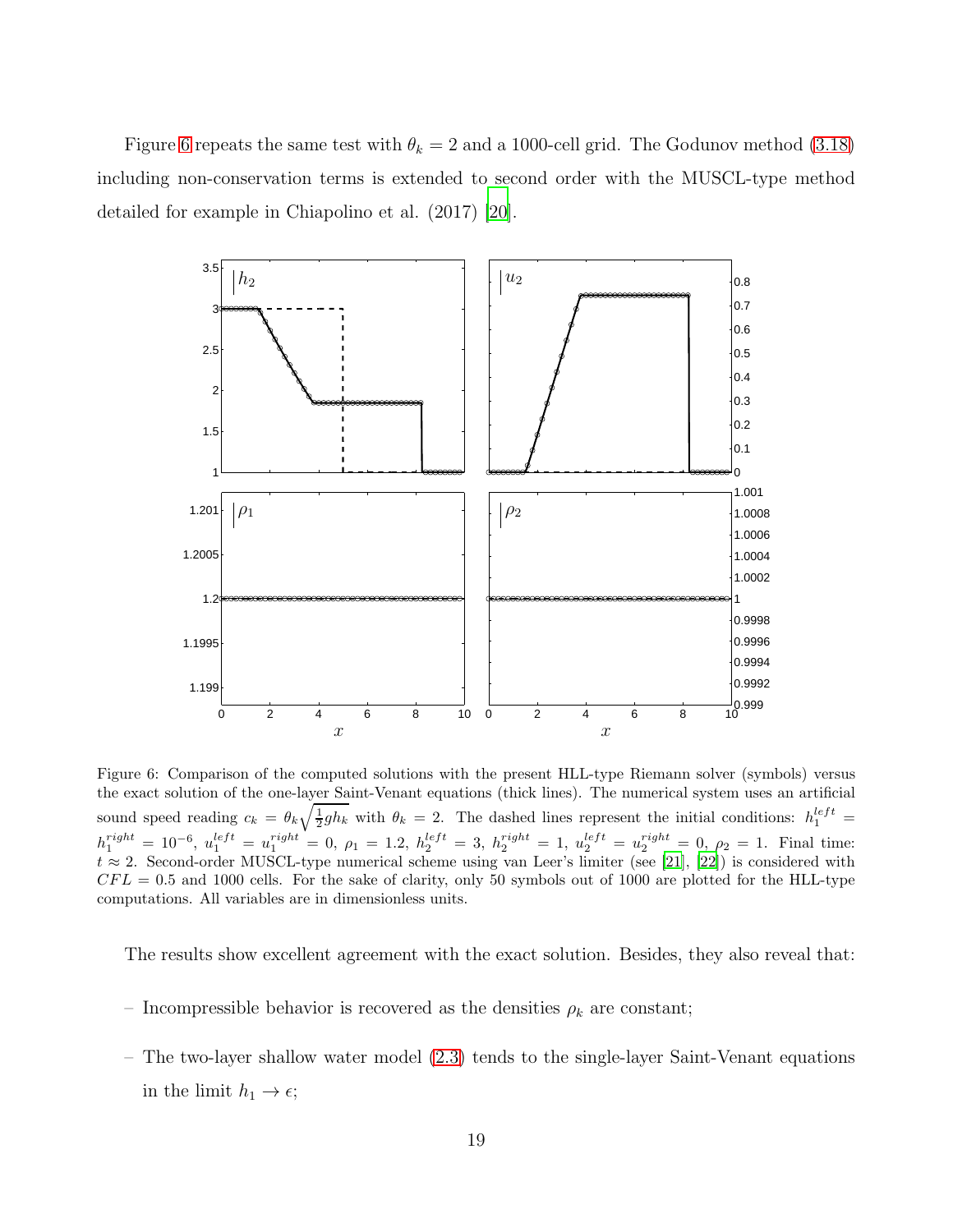– Second-order extension of the Godunov-type scheme [\(3.18\)](#page-14-1) and associated non-conservative terms does not pose specific difficulties.

These various computations have been done with the HLL solver while the VFRoe one failed immediately, as it was unable to preserve positivity of the height  $h_1$ . It is also important to note that the method does not require any fluid EOS, nor relaxation parameter, as Eq. [\(2.13\)](#page-8-0) determines efficiently the heights at relaxed states. The only "thermodynamic" information is the sound speed, and more precisely  $\theta_k$  in Eq. [4.2.](#page-16-2) The method is robust and accurate with  $2 \leq \theta_k \leq 5$ .

## 4.2. Effects of the fluids' densities

The preceding dam-break problem showed that the two-layer shallow water model [\(2.3\)](#page-3-2) is able to recover the single-layer Saint-Venant system in the limit  $h_1 \rightarrow 0$ . When the density ratio  $r = \frac{\rho_2}{\rho_1}$  $\frac{\rho_2}{\rho_1}$  is small, the effects of the surrounding fluid (upper layer) are expected to become insignificant and the one-layer Saint-Venant solution is meant to be recovered as well.

The forthcoming tests analyze the effects of the fluids' densities on a configuration presenting initially a Heaviside function regarding the height of the first fluid (lower layer) located in the middle of the numerical domain. The first layer is initially at height  $h_1$  above the flat ground and the top of the plateau is located at height  $h'_1$ 1 . The second fluid surrounds the lower layer and is set initially at constant height  $h_2$ . The initial configuration is schematically depicted in Fig. [7](#page-20-0) with data summarized in Table [1.](#page-19-0)

<span id="page-19-0"></span>

| <b>Test</b> | $h_1$ (m)      | $h'_{1}$ (m) |     | $h_2$ (m) $\rho_1$ (kg.m <sup>-3</sup> ) | $\rho_2$ (kg.m <sup>-3</sup> ) |
|-------------|----------------|--------------|-----|------------------------------------------|--------------------------------|
| G           |                | 10           | 20  | 1000                                     |                                |
| H           | $10^{-6}$      | 10           | 20  | 1000                                     |                                |
| Ι           | $\overline{4}$ | 10           | 20  | 1000                                     | 990                            |
| J           | $10^{-6}$      | 10           | 20  | 1000                                     | 990                            |
| Κ           |                | 10           | 100 | 1000                                     | 990                            |
|             | $10^{-6}$      | 10           | 100 | 1000                                     | 990                            |

Table 1: Initial conditions of the test problem analyzing the effects of the fluids' densities.

In all following tests, the gravity constant is set to  $g = 10 \text{ m.s}^{-2}$  and the top of the Heaviside plateau is at  $h'_1 = 10$  m. The results are shown at time  $t = 1$  s and computed on a 1000-cell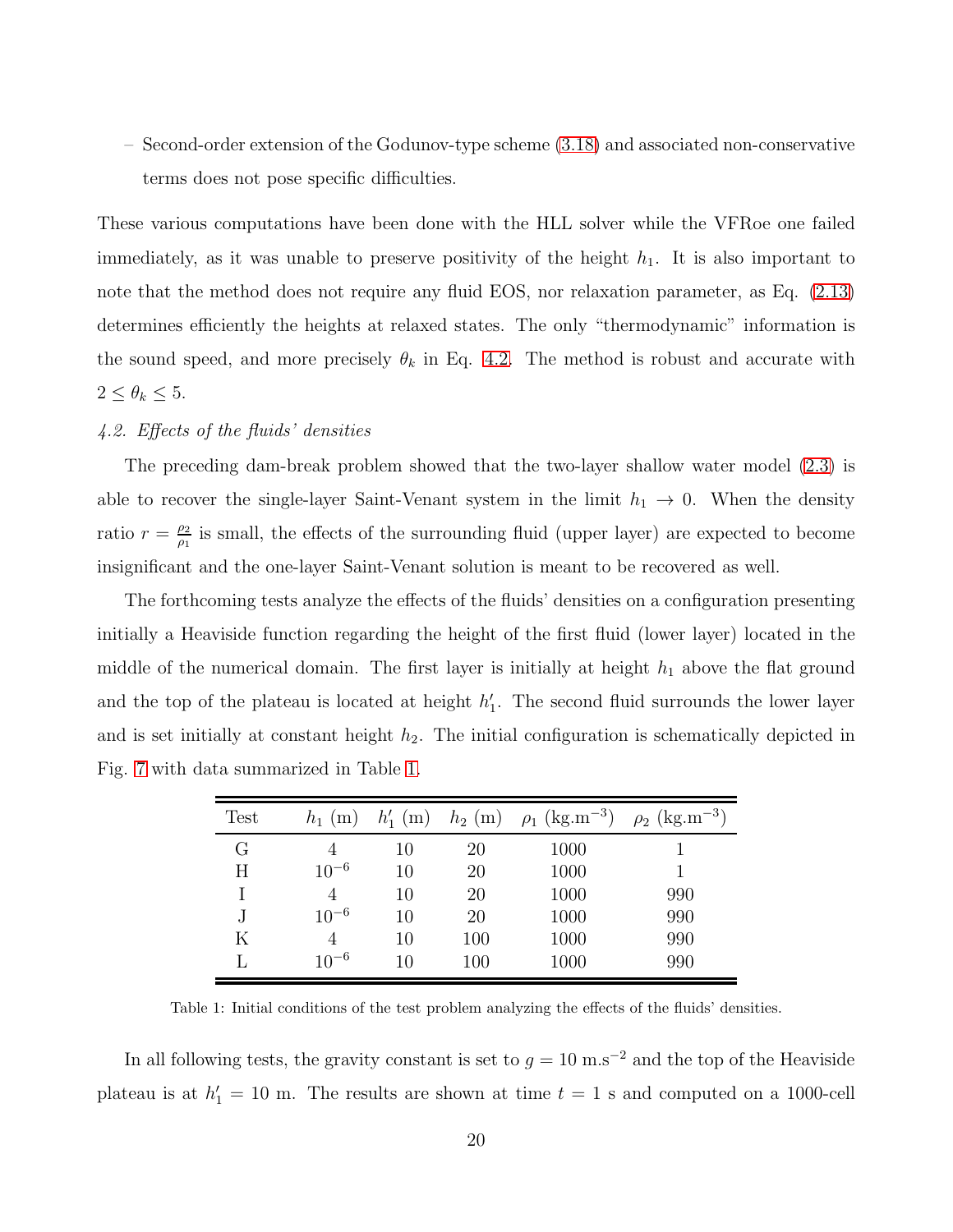<span id="page-20-0"></span>

Figure 7: Schematic representation of the test problem analyzing the effects of the fluids' densities. A fluid layer with a Heaviside profile is set to motion under gravity effects and interacts with the lighter fluid initially above.

mesh with second order MUSCL-type scheme and  $CFL = 0.5$ . Figure [8](#page-21-0) examines two different density ratios. Plots G and H consider  $\rho_1 = 1000 \text{ kg.m}^{-3}$  and  $\rho_2 = 1 \text{ kg.m}^{-3}$ , this situation being typical of water/air configurations while Plots I, J, K and L consider  $\rho_1 = 1000 \text{ kg.m}^{-3}$ and  $\rho_2 = 990 \text{ kg.m}^{-3}$ , a situation reminiscent of water/oil flows.

Besides, two different values of  $h_1$  are used. The left column of Fig. [8](#page-21-0) considers initially  $h_1 = 4$  m while the right column uses  $h_1 = 10^{-6}$  m. We will see that this initial data influences significantly computed results. All plots of Fig. [8](#page-21-0) use  $h_2 = 20$  m with the exception of Plots K and L that use a much larger height for the upper layer,  $h_2 = 100$  m. This data also influences the results.

#### Small density ratio

When the density ratio is small, such as the situation of Fig. [8](#page-21-0) G and H, considering a water/air-type configuration, the solutions of the two-layer system  $(2.3)$  are in excellent agreement with the exact solutions of the Saint-Venant model. For these two tests,  $h'_1 = 10$  m,  $h_2 = 20$  m and  $h_1 = 4$  m for Plot G and  $h_1 = 10^{-6}$  m for Plot H.

In Plot G of Fig. [8,](#page-21-0) the Heaviside profile of the lower layer gives rise to four waves moving in each direction. The extreme waves steepen through compression waves into two shocks, while the back waves spread out as rarefaction waves.

However, the solution in Plot H of Fig. [8](#page-21-0) is significantly different as the initial height of the lower-layer is as low as numerically acceptable (outside the Heaviside profile). Thereby the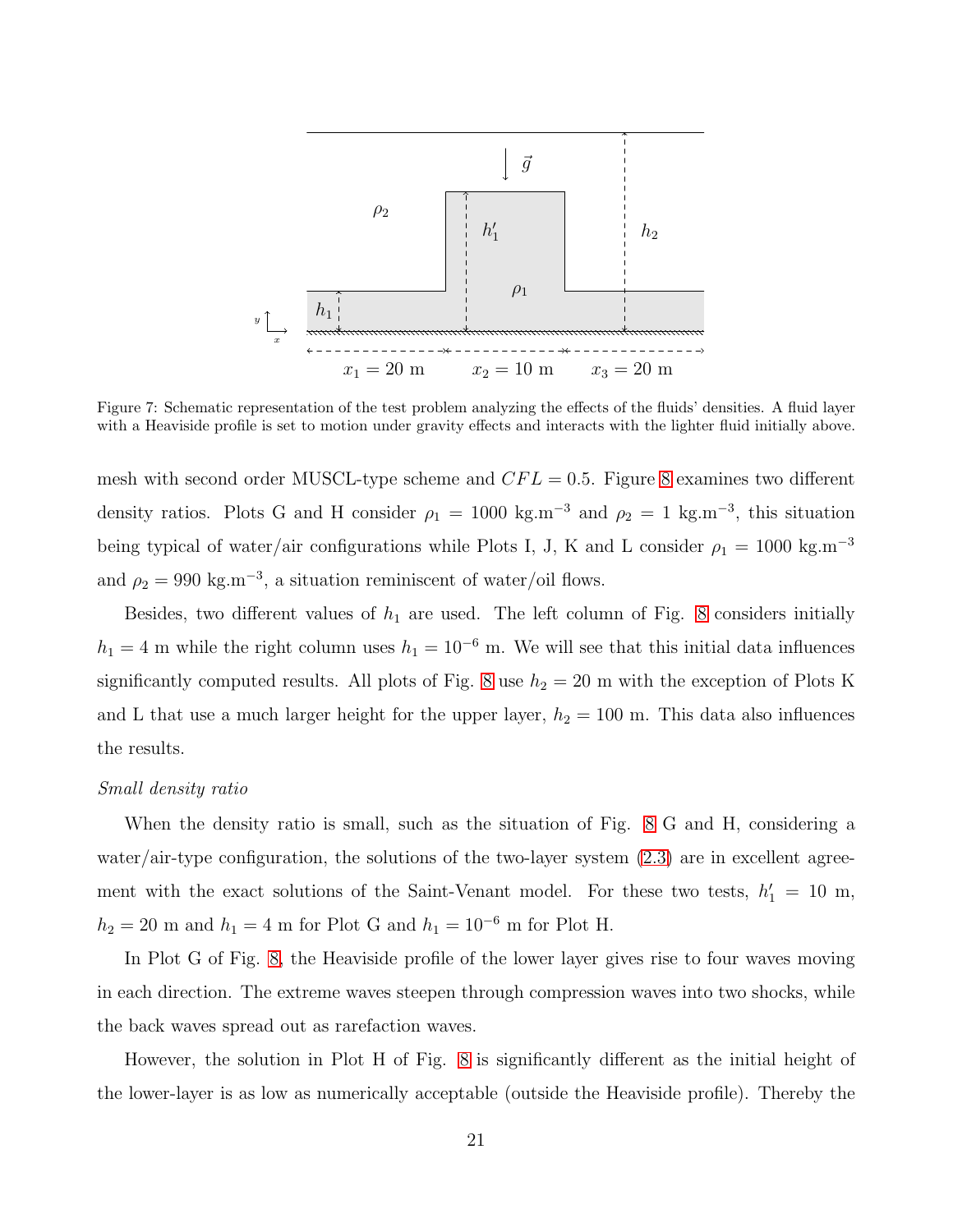<span id="page-21-0"></span>

Figure 8: Comparison of the computed solutions with the present HLL-type Riemann solver (thick lines) for the two-layer model versus the exact solution of the one-layer Saint-Venant equations (thin lines and symbols). System [\(2.3\)](#page-3-2) uses an artificial sound speed reading  $c_k = \theta_k \sqrt{\frac{1}{2}gh_k}$  with  $\theta_k = 2$ . The dashed lines represent the initial conditions. Final time:  $t \approx 1$  s. All results use a 1000-cell mesh. Second-order MUSCL-type numerical scheme is used with Sweeby's limiter ( $\phi = 1.1$ , see [\[22\]](#page-37-0)) and CFL = 0.5. For the sake of clarity, 50 symbols are plotted for the exact solution of the single layer model. On the column at left, the initial height is  $h_1 = 4$  m and on the column at right  $h_1 = 10^{-6}$  m. When the density ratio  $(r = \frac{\rho_2}{\rho_1})$  is small, as in configurations G and H, the two-layer and single-layer models are in perfect agreement. Large differences appear when the density ratio increases as shown in configurations I, J, K and L.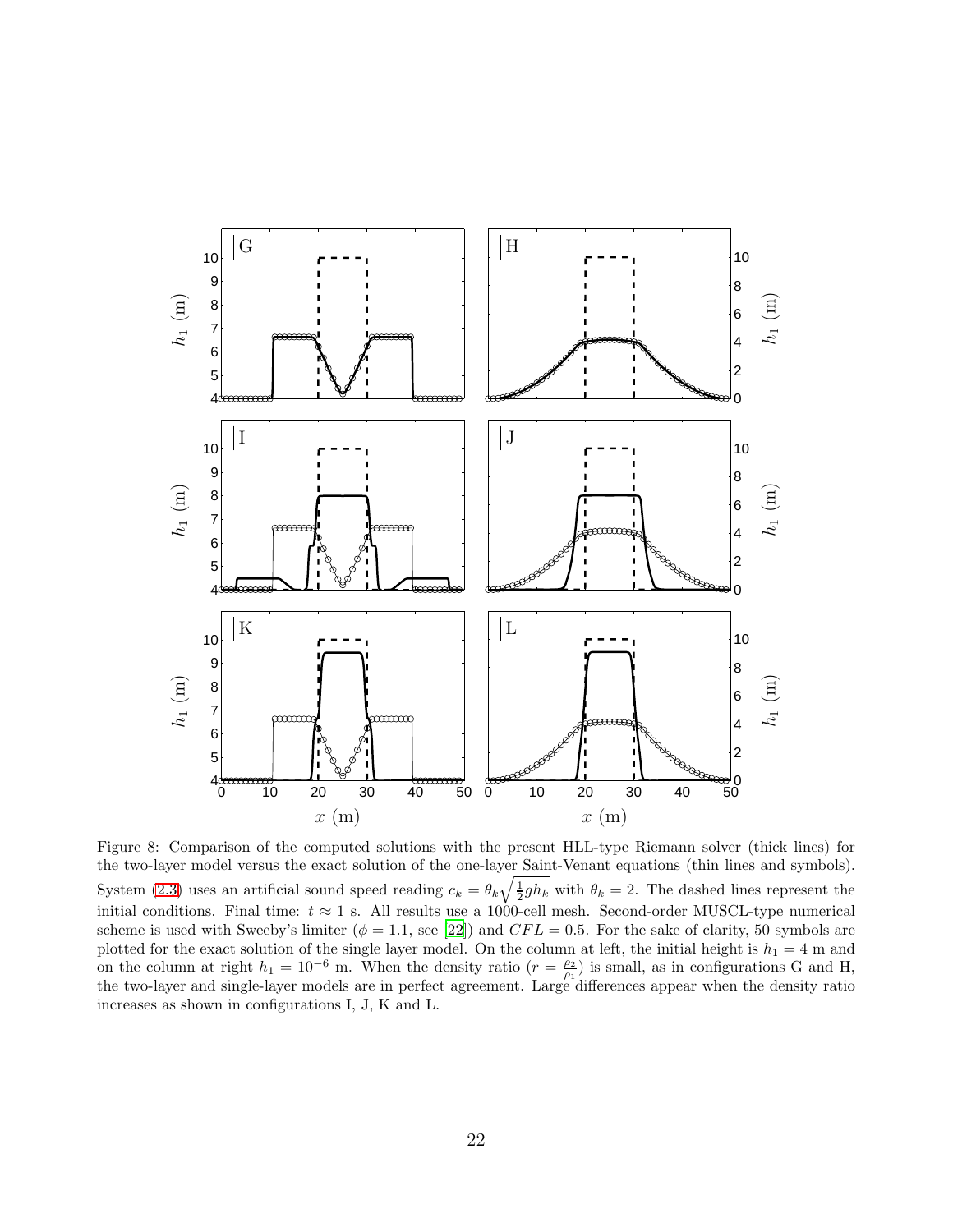solution evolves continuously throughout the entire numerical domain as there is not enough fluid, regarding the lower-layer  $(h_1)$ , to observe a compression process: expansion waves only are present.

## Large density ratio

Plots I and J of Fig. [8](#page-21-0) repeat the same test  $(h'_1 = 10 \text{ m}, h_2 = 20 \text{ m}, h_1 = 4 \text{ m}$  (Plot I) and  $h_1 = 10^{-6}$  m (Plot J)) but with a water/oil-type configuration. As expected, the solutions are different from the one-fluid solutions, as the two fluids are dense and interact each other, this interaction being taken into account by the two-fluid model only. The two-layer solutions are shown with full lines and the single-layer Saint-Venant solution is shown with symbols, just to compare the limit solutions.

The interaction of the two fluids influences significantly the computed results as an interesting wave structure appears in Plots I of Fig. [8.](#page-21-0) Right and left facing shock waves propagate faster than those of the single layer system. These shocks induce an increase of the fluid layer's height. They are followed by expansion waves that decrease these heights. Contact waves follow these expansion waves, followed by extra expansion waves that decrease the initial height  $h'_1$  $\frac{1}{1}$ .

The solution is quite different when  $h_1 = 10^{-6}$  m initially (Plot J) where only two expansion waves are observable. The interaction of the two fluids influences the flow, as the first fluid moves more difficultly into the second one as a result of comparable densities.

#### Large upper-layer

Plots K and L of Fig. [8](#page-21-0) keep on analyzing the present density ratio (water/oil) but with different height for the second fluid that is now set to  $h_2 = 100$  m. Doing so, the domain is mainly filled with the upper layer and Plots K and L show that the first fluid moves into the second one difficultly. The difference of initial height for the first fluid  $h_1 = 4$  m (Plot K) and  $h_1 = 10^{-6}$  m (Plot L) is minor compared to the effect of the large layer of second fluid ( $h_2 = 100$ m). As the entire domain is mainly filled with heavy fluids, the flow is slowly set to motion under gravity effects.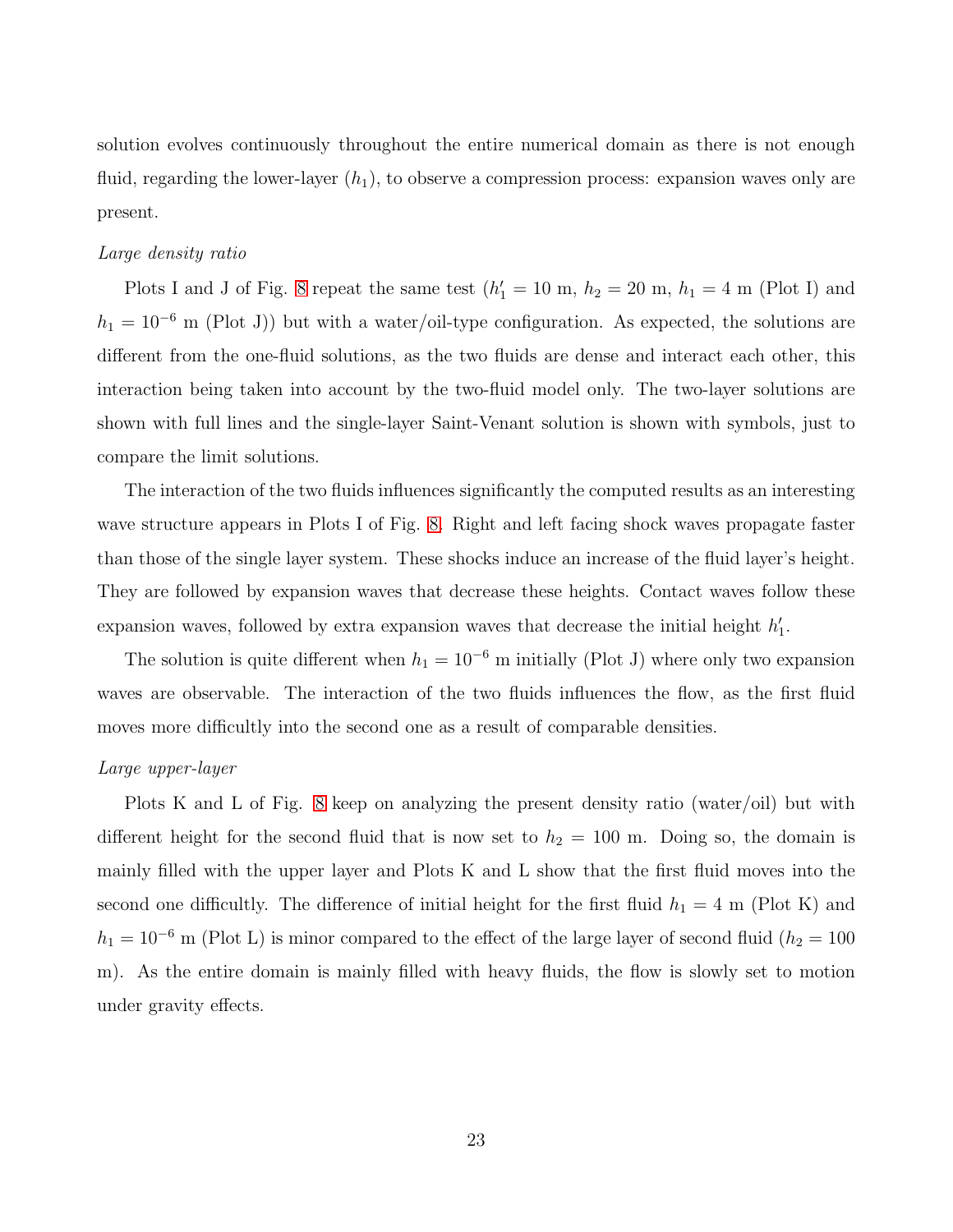## Concluding remarks

Those last results reveal that the two-fluid model [\(2.3\)](#page-3-2) is able to recover the one-layer Saint-Venant system when the effects of the surrounding fluid are negligible, as expected. This behavior appears when the density ratio between the lightest fluid and the heaviest one is small.

They also reveal the importance of the two-layer model when the density ratio is arbitrary. Indeed, the two-layer system is able to deal with interactions between fluids unlike the conventional one-fluid Saint Venant model. Note that the previous tests have been computed with the HLL-type Riemann solver presented in Section [3.2,](#page-10-0) the VFRoe method being unable to keep positivity of the heights. Note also that drag effects are absent in these computations.

## 4.3. Comparison of VFRoe and HLL

The two solvers considered in the present paper are tested on a flow configuration examined in Abgrall and Karni (2009) [\[10](#page-35-9)]. The following tests set gravity constant to  $g = 10 \text{ m.s}^{-2}$  and density ratio to  $r = \frac{\rho_2}{\rho_1}$  $\frac{\rho_2}{\rho_1}$  = 0.98. Hereby,  $\rho_1$  = 1200 kg.m<sup>-3</sup> and  $\rho_2$  = 1176 kg.m<sup>-3</sup> are used. Initially, different heights are present from either side of the initial discontinuity and results in the creation of a flow under gravity effects. The numerical domain is 1 m long and the initial discontinuity is located at  $x = 0.5$  m. On the left of this discontinuity  $h_1 = 0.5$  m and  $h_2 = 0.5$ m. On the right,  $h_1 = 0.45$  m and  $h_2 = 0.55$  m. The first order Godunov-type scheme is used with  $CFL = 0.7$  in the following tests. Doing so, the comparison between solvers is free of extra ingredients, such as gradient limiters.

Figure [9](#page-24-0) displays the results obtained with the HLL-type solver and the VFRoe method on a 100-cell mesh. The initial velocity is set to  $u_1 = u_2 = 0$  m.s<sup>-1</sup> throughout the entire domain. The results are shown at time  $t \approx 0.12$  s.

The hyperbolic model [\(2.3\)](#page-3-2) considers compressible fluids during the wave propagation stage. However, the pressure relaxation step restores incompressibility as shown in Fig [9](#page-24-0) where the densities  $\rho_1$  and  $\rho_2$  remain constant. The numerical solutions consist in 4 waves emerging from the initial discontinuity. Both methods predict the same solution qualitatively, but the VFRoe solver produces spurious oscillations while the HLL one is monotonic.

As initially  $u_1^{left} = u_1^{right} = u_2^{left} = u_2^{right} = 0$  m.s<sup>-1</sup>, the velocity  $\overline{u} = 0$  m.s<sup>-1</sup> and the full state vector  $\overline{W}$  in the VFRoe solver induces singularities in the eigenvectors' decomposition. To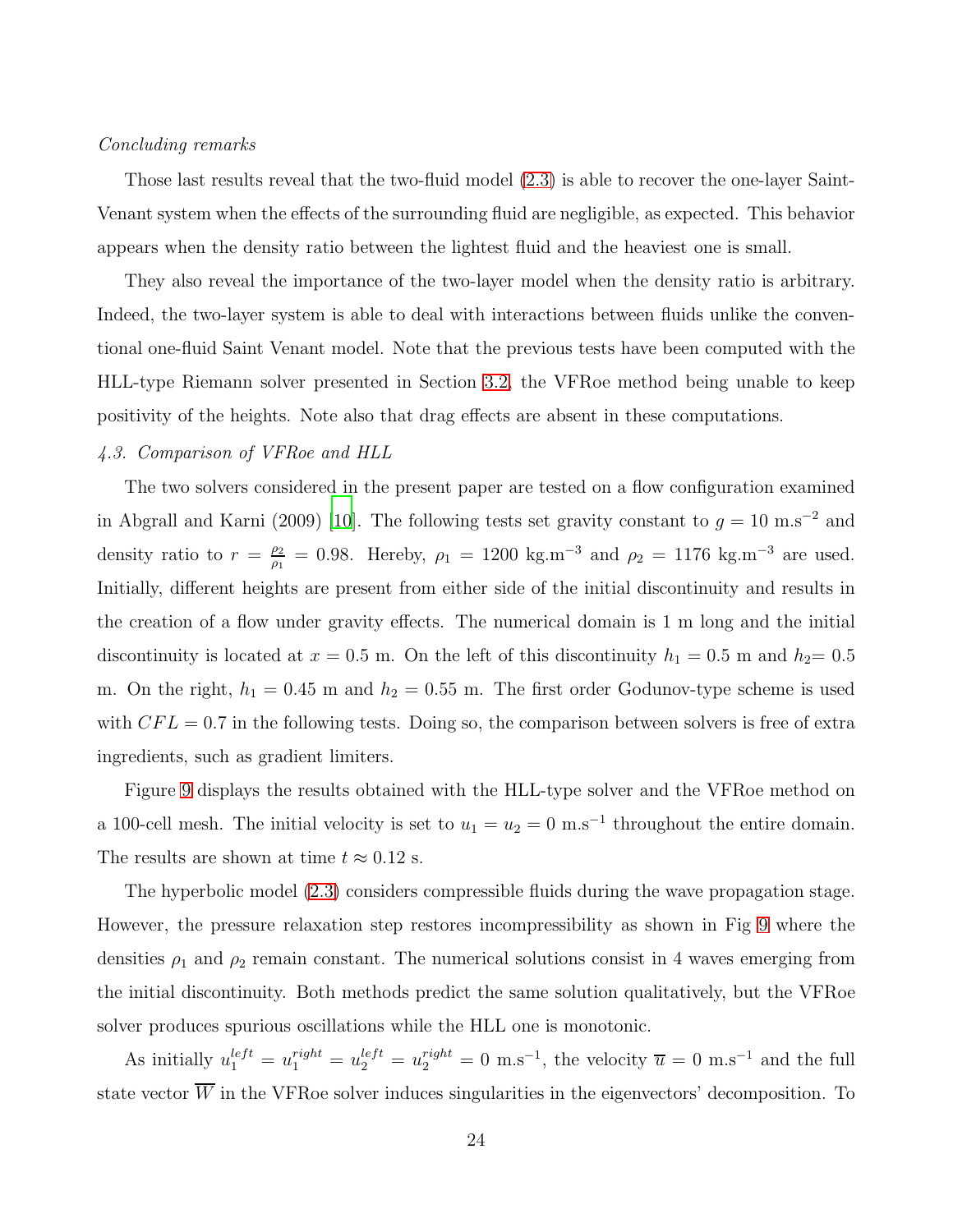<span id="page-24-0"></span>

Figure 9: Comparison of the computed solutions with the present HLL-type Riemann solver (thick lines) versus the computed solutions with the VFRoe method (thin lines and symbols). The dashed lines represent the initial conditions:  $h_1^{left} = 0.5 \text{ m}, h_1^{right} = 0.55 \text{ m}, u_1^{left} = u_1^{right} = 0 \text{ m.s}^{-1}, \rho_1 = 1200 \text{ kg.m}^{-3}, \rho_2 = 1176 \text{ kg.m}^{-3}.$ For the first fluid, the numerical parameter reads  $\theta_1 = 3.5$ , for the second fluid,  $\theta_2 = 3$ . These parameters are minimum values for successful computations with VFRoe. Final time:  $t \approx 0.12$  s. First-order Godunov-type numerical scheme is used with  $CFL = 0.7$  and 100 cells. For the sake of clarity, only 50 symbols out of 100 are plotted for the VFRoe method.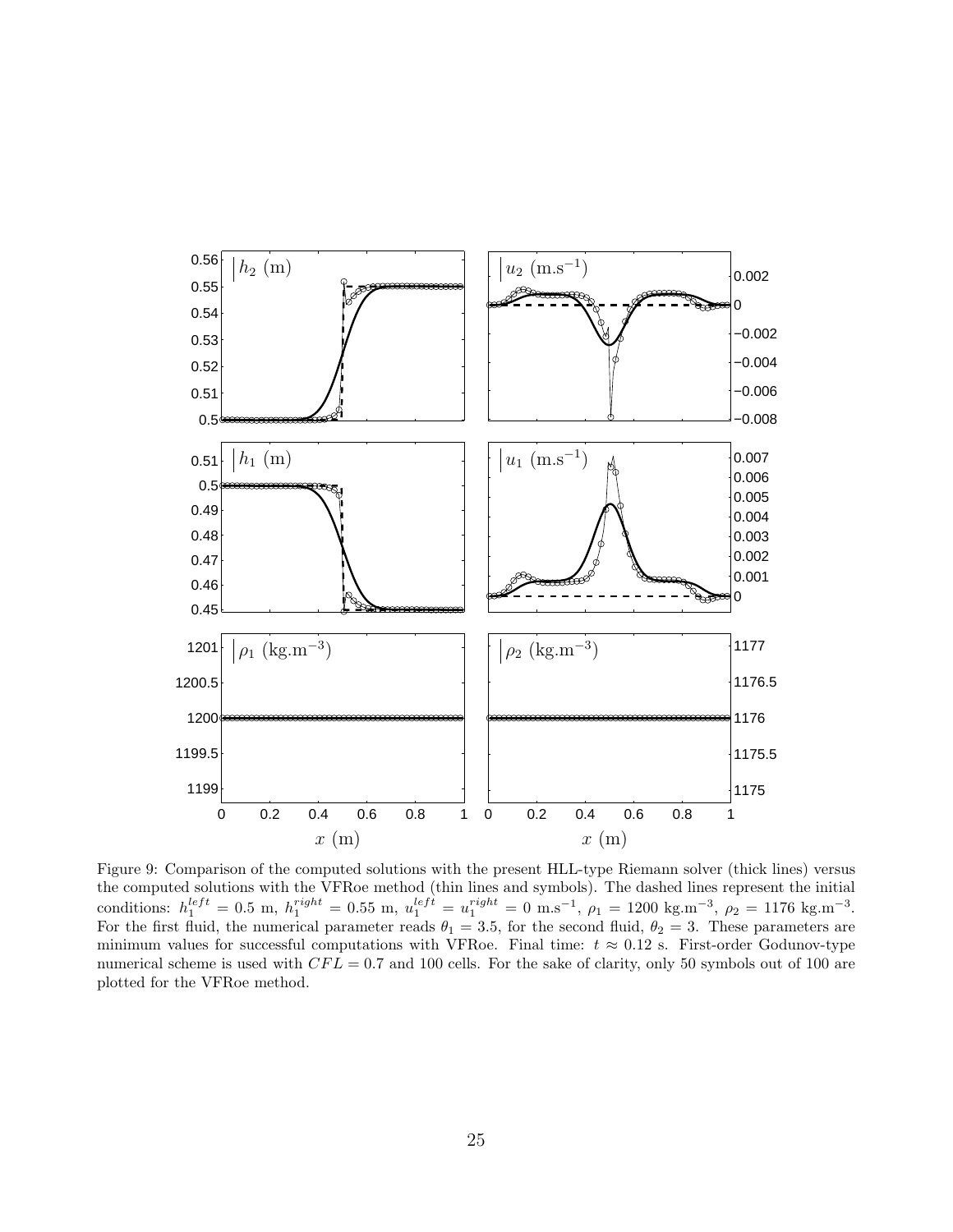lower this effect, different sound speeds (through  $\theta_1$  and  $\theta_2$ ) have been considered in the various fluids. In the absence of such correction, the VFRoe solver fails immediately. Consequently,  $\theta_1 \neq \theta_2$  is used as well with the HLL-type solver for proper comparison.

Figure [10](#page-25-0) addresses the same test problem on a 10, 000-cell mesh, showing convergence to the same solution of both VFRoe and HLL. With refined mesh, the interfacial waves are clearly connected to a constant plateau spanning as time evolves. Besides the four-wave structure is clearly observable in the velocity plots.

<span id="page-25-0"></span>

Figure 10: Comparison of the computed solutions with the present HLL-type Riemann solver (thick lines) versus the computed solutions with the VFRoe method (thin lines and symbols). The dashed lines represent the initial conditions:  $h_1^{left} = 0.5 \text{ m}, h_1^{right} = 0.55 \text{ m}, u_1^{left} = u_1^{right} = 0 \text{ m.s}^{-1}, \rho_1 = 1200 \text{ kg.m}^{-3}, \rho_2 = 1176 \text{ kg.m}^{-3}.$ For the first fluid, the numerical parameter reads  $\theta_1 = 3.5$ , for the second fluid,  $\theta_2 = 3$ . Final time:  $t \approx 0.12$  s. First-order Godunov-type numerical scheme is used with  $CFL = 0.7$  and 10,000 cells. For the sake of clarity, only 50 symbols out of 10, 000 are plotted for the VFRoe method. Both methods converge to the same solution.

The next test repeats the previous one with non-zero initial velocities. Those are set to  $u_1 = u_2 = 2.5$  m.s<sup>-1</sup> throughout the entire domain. This test was examined in Abgrall and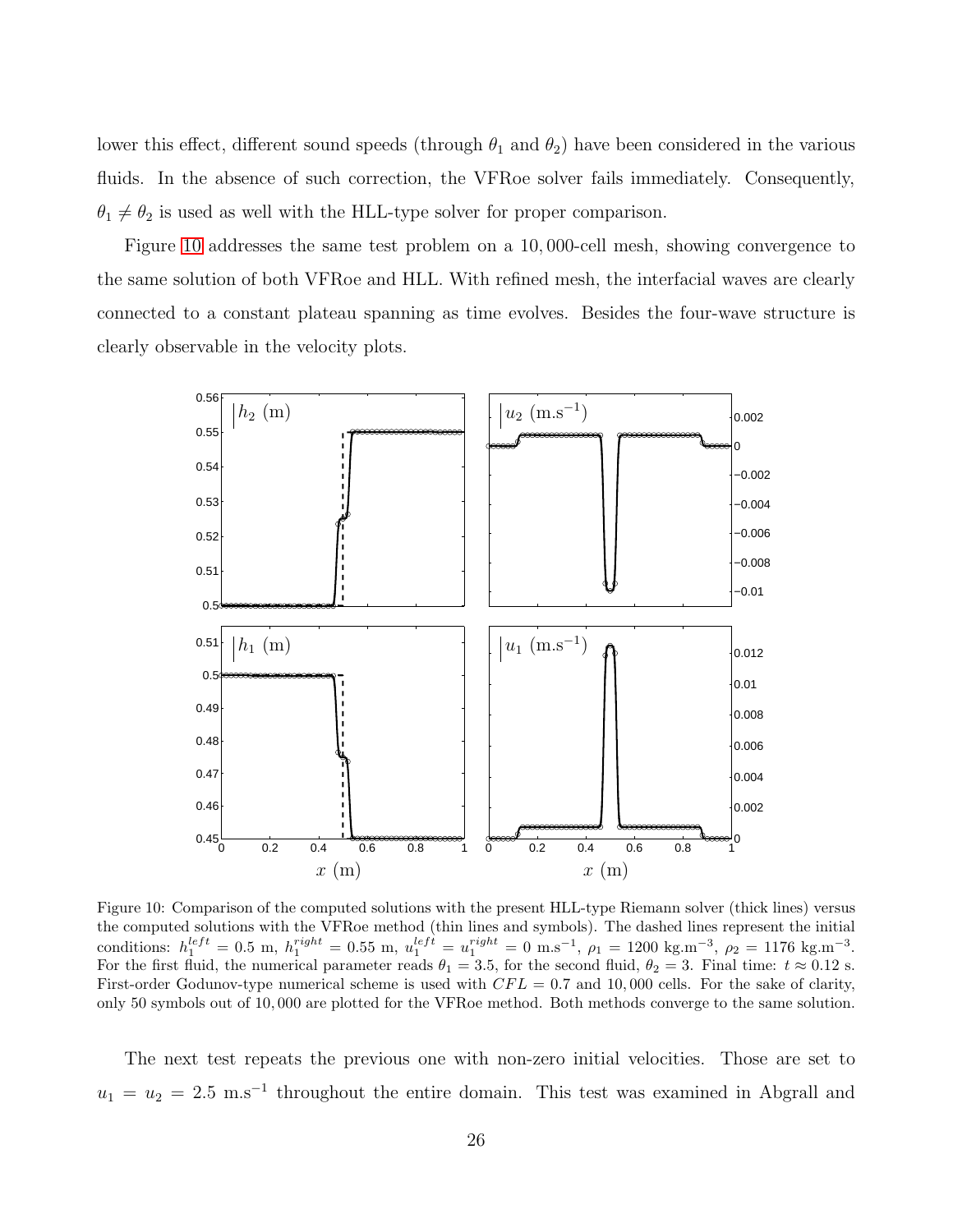<span id="page-26-0"></span>Karni (2009) [\[10\]](#page-35-9) and computed with both 400 and 10, 000-cell meshes. The same grids are used here to compare the present model and HLL solver with the results given in [\[10](#page-35-9)]. Figure [11](#page-26-0) shows the results at time  $t \approx 0.07$  s with 400-cell mesh.



Figure 11: Comparison of the computed solutions with the present HLL-type Riemann solver (thick lines) versus the computed solutions with the VFRoe algorithm (thin lines and symbols). The dashed lines represent the initial conditions:  $h_1^{left} = 0.5$  m,  $h_1^{right} = 0.55$  m,  $u_1^{left} = u_1^{right} = 2.5$  m.s<sup>-1</sup>,  $\rho_1 = 1200$  kg.m<sup>-3</sup>,  $\rho_2 = 1176$ kg.m<sup>-3</sup>. For the first fluid, the numerical parameter reads  $\theta_1 = 3.5$ , for the second fluid,  $\theta_2 = 3$ . Final time:  $t \approx 0.07$  s. First-order Godunov-type numerical scheme is used with  $CFL = 0.7$  and 400 cells. For the sake of clarity, only 50 symbols out of 400 are plotted for the VFRoe method.

As a consequence of non-zero initial velocities and fine mesh resolution, computational conditions are easier for the VFRoe-type solver that does not oscillate. The expected behavior is recovered. The heights and velocity profiles are transported to the right and the effects of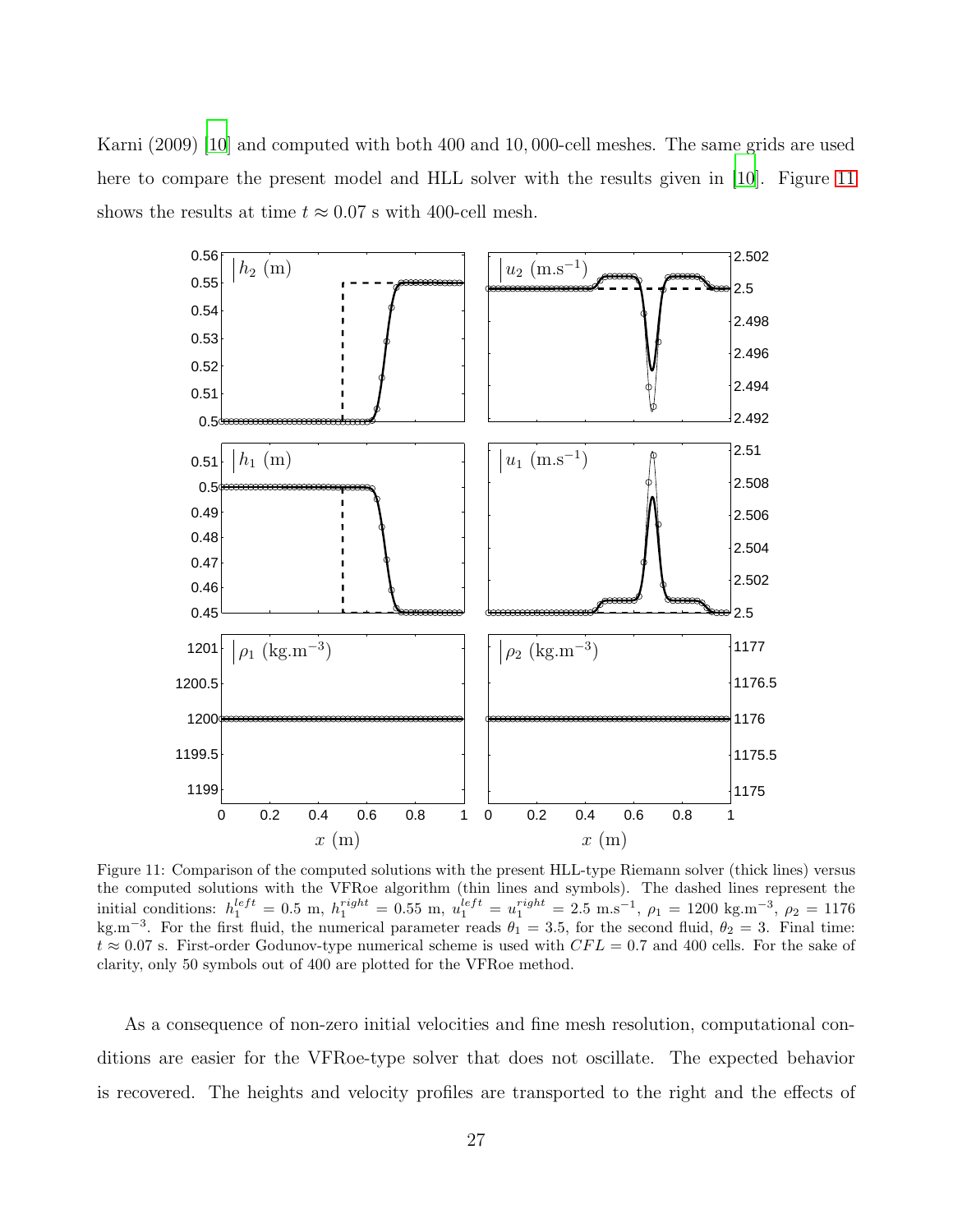<span id="page-27-1"></span>gravity seen in Figs. [9](#page-24-0) and [10](#page-25-0) are still present. As expected the densities remain constant as a consequence of pressure relaxation. Figure [12](#page-27-1) shows the results of the same test with 10, 000-cell mesh.



Figure 12: Comparison of the computed solutions with the present HLL-type Riemann solver (thick lines) versus the computed solutions with the VFRoe algorithm (thin lines and symbols). The dashed lines represent the initial conditions:  $h_1^{left} = 0.5$  m,  $h_1^{right} = 0.55$  m,  $u_1^{left} = u_1^{right} = 2.5$  m.s<sup>-1</sup>,  $\rho_1 = 1200$  kg.m<sup>-3</sup>,  $\rho_2 = 1176$ kg.m<sup>-3</sup>. For the first fluid, the numerical parameter reads  $\theta_1 = 3.5$ , for the second fluid,  $\theta_2 = 3$ . Final time:  $t \approx 0.07$  s. First-order Godunov-type numerical scheme is used with  $CFL = 0.7$  and 10,000 cells. For the sake of clarity, only 100 symbols out of 10, 000 are plotted for the VFRoe method.

The HLL-type solver and the VFRoe-type method are in excellent agreement and are in excellent agreement with the results given in Abgrall and Karni (2009) [\[10](#page-35-9)] as well.

# <span id="page-27-0"></span>5. Comparison of two-layer shallow water versus two-dimensional two-fluid computations

The averaged (or homogenized) solution computed by the present one-dimensional two-layer shallow water system [\(2.3\)](#page-3-2) is now compared to the solution of a multidimensional model involving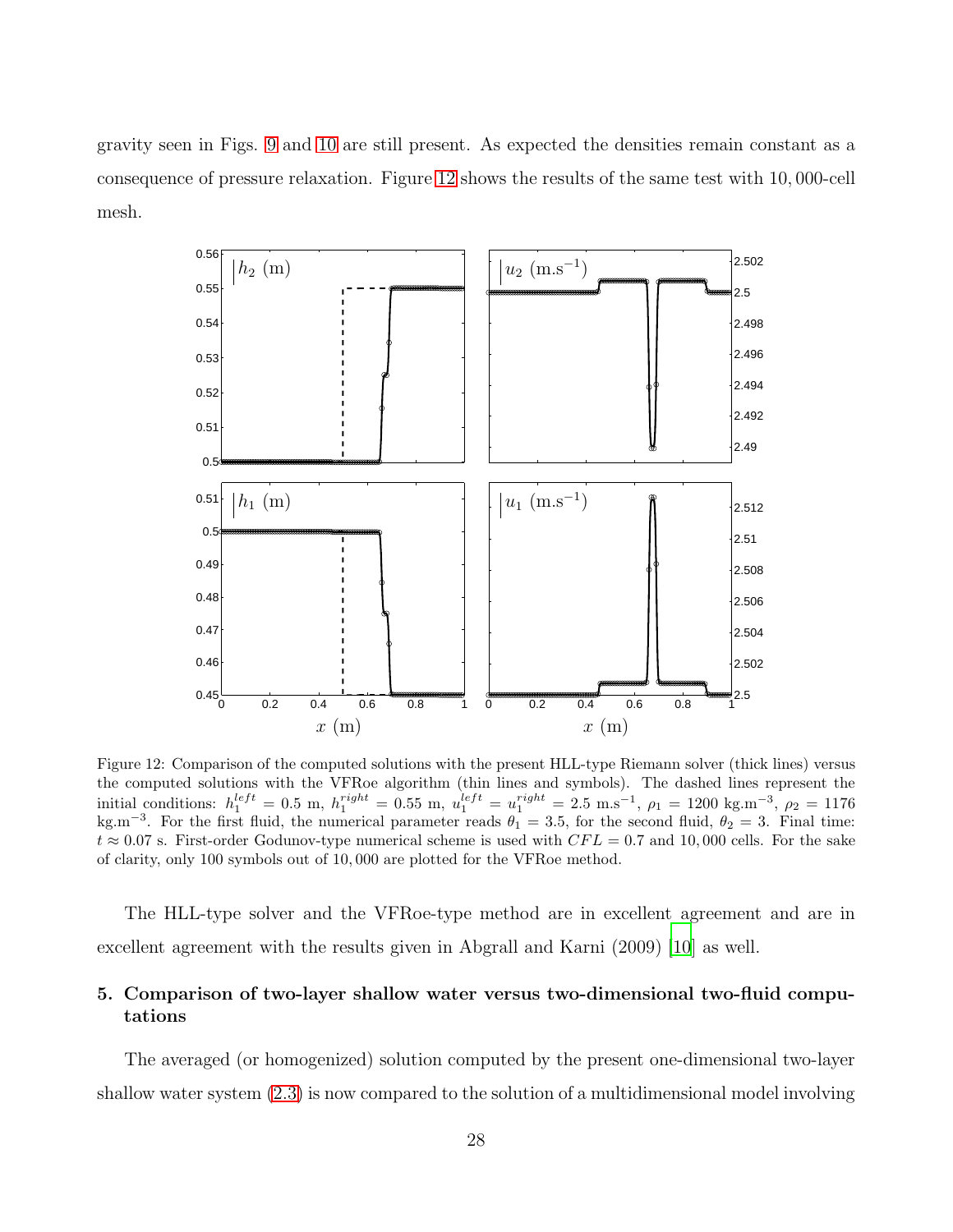material interfaces. As mentioned in the introduction, the two-layer approach is expected to provide comparable results with considerable computational savings.

In the following, solutions computed with the compressible two-phase flow model of Saurel et al. (2009) [\[23\]](#page-37-1) are used as reference solutions. This model is a pressure disequilibrium system which tends, in its asymptotic limit of stiff pressure relaxation, to the model of Kapila et al. (2001) [\[14](#page-36-3)], able to compute fluid interfaces as diffuse numerical zones. Interface sharpening can be achieved with the simple and efficient method of Chiapolino et al. (2017) [\[20\]](#page-36-9).

To compare the solutions computed by both approaches (multidimensional interface model and one-dimensional two-layer shallow water one), the test configuration of Fig. [7](#page-20-0) is used with  $x_1 = 40$  m,  $x_2 = 20$  m and  $x_3 = 40$  m. Other associated data are summarized in Table [2.](#page-28-0)

<span id="page-28-0"></span>

| Test  |           |           |       | $h_1$ (m) $h'_1$ (m) $h_2$ (m) $\rho_1$ (kg.m <sup>-3</sup> ) $\rho_2$ (kg.m <sup>-3</sup> ) $\gamma_1$ $\gamma_2$ |  |
|-------|-----------|-----------|-------|--------------------------------------------------------------------------------------------------------------------|--|
| 1D/2D | $10^{-6}$ | $\sim$ 10 | 3.506 | $1.29$ $1.67$ $1.4$                                                                                                |  |

Table 2: Initial conditions of the test problem to compare the multidimensional interface approach and the one-dimensional two-layer shallow water model.  $\gamma_k$  represents the thermodynamic polytropic coefficient of fluid  $k$  used in the compressible two-phase flow model as parameter of the ideal-gas equations of state.

Krypton and air are considered at rest and at atmospheric conditions initially. The flow is set to motion by the gravity acceleration  $|g| = 10 \text{ m.s}^{-2}$  and consists of two ideal gases evolving at low Mach number. Due to symmetric boundary conditions, only half of the domain is computed with the multidimensional approach. This latter uses an unstructured mesh made of 510, 000 triangular elements with spatial discretization varying from about 1.5 cm in the zone of interest ( $\cong$  480,000 elements located between  $y = 0$  m and  $y = 1$  m) to about 1 m in the upper far field. The numerical boundaries are considered as atmospheric outflows except for the left side (symmetric condition) and bottom one (flat ground) considered as walls.

The accurate resolution of interfaces in multidimensional computations is improved with a second-order numerical method. The MUSCL-type method with "Overbee" limiter at interfaces is used as detailed in [\[20](#page-36-9)]. The very same second-order method is used with the two-layer shallow water system, computed on a 1000-cell mesh with van Leer's limiter [\[21](#page-36-10)]. Non-reflecting boundary conditions are used for the shallow water computations.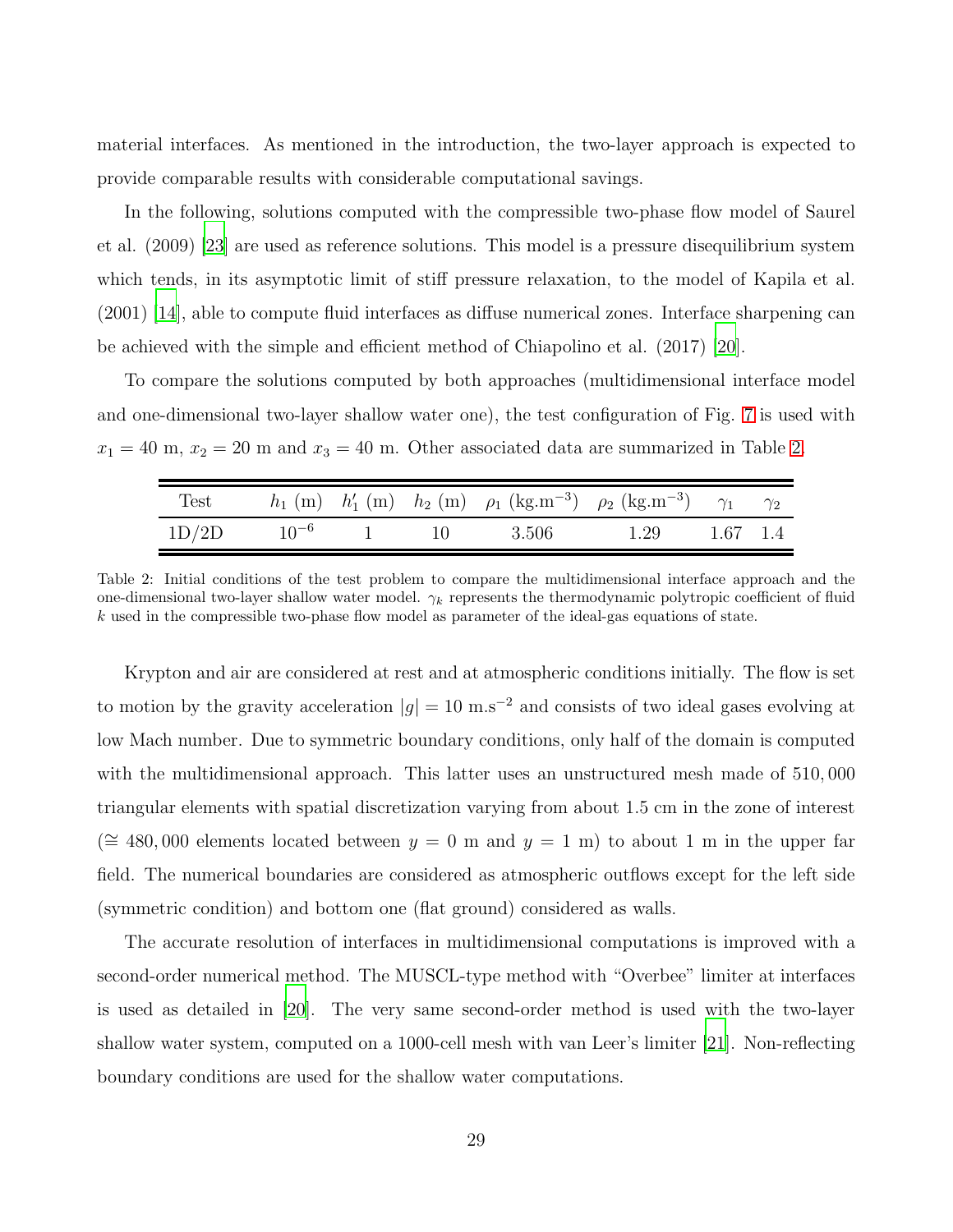<span id="page-29-0"></span>Results are shown in Fig. [13](#page-30-0) at times  $t = 5$  s and  $t = 8$  s. The computed averaged height and averaged velocity of the multidimensional simulation are determined by the integration on the two-dimensional numerical domain as,

$$
h_1 = \int_0^{h_2} \alpha_1 dy,\tag{5.1}
$$

<span id="page-29-1"></span>and

$$
u_x = \frac{\int_0^{h_2} (\alpha_1 \rho_1 u_x) \, dy}{\int_0^{h_2} (\alpha_1 \rho_1) dy},\tag{5.2}
$$

where  $\alpha_1$  denotes the volume fraction of krypton and  $u_x$  denotes the averaged velocity of the two-phase mixture in the x-axis direction. The one-fluid shallow water solution is shown as well in Fig. [13](#page-30-0) for comparison.

As expected, the two-layer model provides better results than the one-fluid system. The density ratio  $r = \frac{\rho_2}{\rho_1}$  $\frac{\rho_2}{\rho_1} = \frac{1.29}{3.506} \approx 0.37$  being moderate, the interaction between the two fluids is meant to be significant. The results of the two-layer shallow water system present a large zone where the agreement with the two-dimensional simulation is very good. Beyond this zone, the results computed by the multidimensional interface model present oscillations. These oscillations are due to the presence of Kelvin-Helmholtz instabilities as seen for example in Fig. [14](#page-30-1) showing the 2D results at time  $t = 2$  s.

Indeed, the multidimensional solution involves hydrodynamic instabilities that cannot be accounted for with the present two-layer shallow water model. The overall qualitative behavior of the one-dimensional approach is correct but the krypton is spread too far ahead with the two-layer model.

To improve agreement between 1D and 2D computations, drag effects are added in the twolayer formulation. Pressure (or "acoustic") drag is considered only and is modeled through the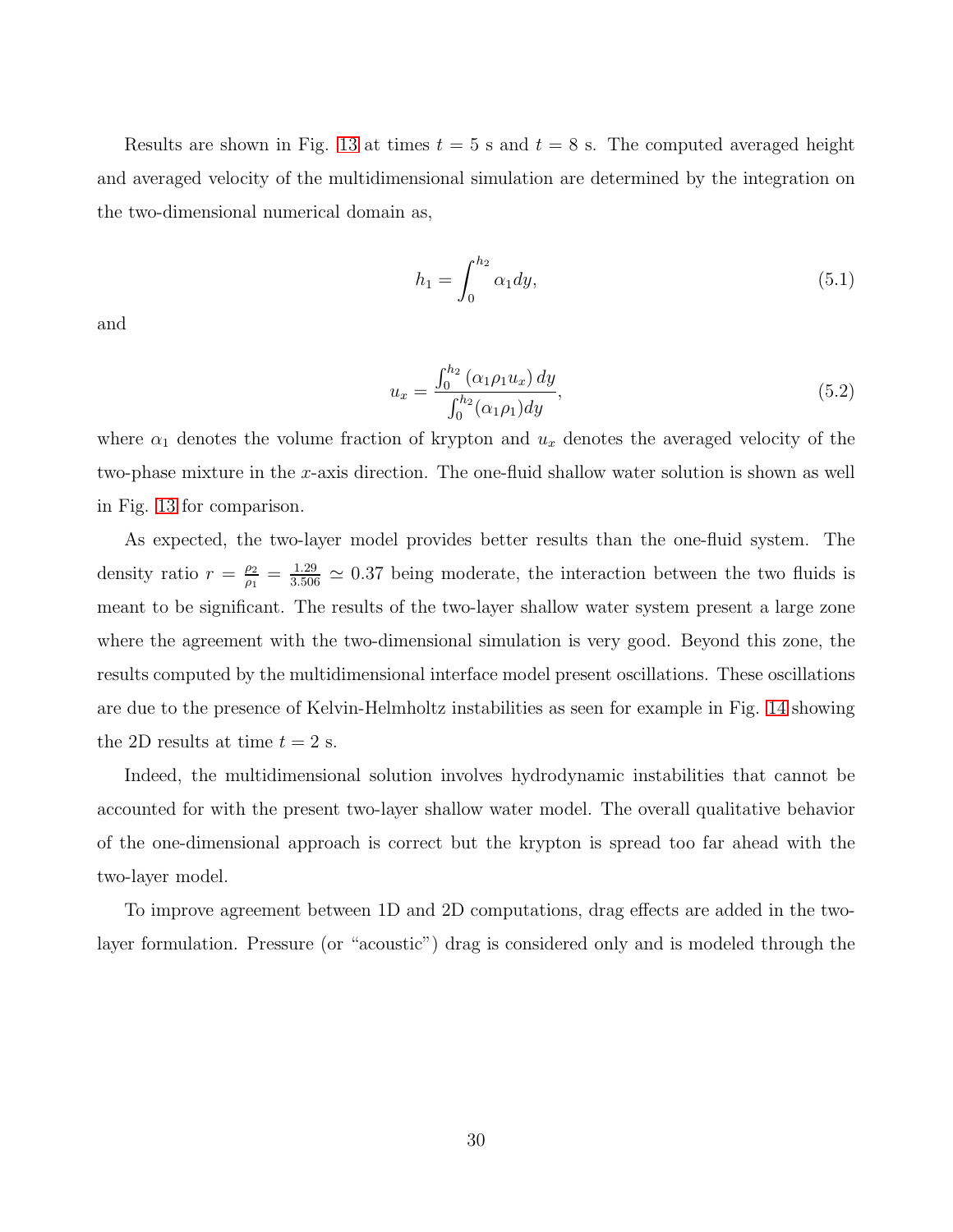<span id="page-30-0"></span>

Figure 13: Comparison of the one-dimensional solution (thin lines and symbols) of the present two-layer shallow water model (HLL-type solver,  $\theta = 2$ ) versus the two-dimensional computation of the diffuse interface model of Saurel et al. (2009) [\[23\]](#page-37-1) (thick lines). The exact solution of the one-layer Saint-Venant equations is plotted (dotted lines) as well for comparison. The dashed lines represent the initial conditions. For the sake of clarity, 50 symbols are plotted for the two-layer solution. The column at left shows the results at time  $t = 5$  s and the column at right shows the same results at time  $t = 8$  s. For symmetric reasons, only half of the numerical domain is computed with the two-dimensional simulation. Both computations (two-layer and diffuse interface systems) use  $CFL = 0.8$ .

<span id="page-30-1"></span>

Figure 14: Kelvin-Helmholtz instabilities observed during the descent of krypton due to gravity effects,  $q = -10$ m.s<sup>-2</sup>. The figure presents krypton volume fraction contours. The black rectangle represents the initial position of the gas. The results are shown at time  $t = 2$  s and are computed with the diffuse interface model of Saurel et al. (2009) [\[23\]](#page-37-1) on an unstructured mesh made of 510, 000 triangular elements. MUSCL-type method is used with the "sharpening interface" method of Chiapolino et al. (2017) [\[20\]](#page-36-9) and  $CFL = 0.8$ . For symmetric reasons, only half of the numerical domain is computed.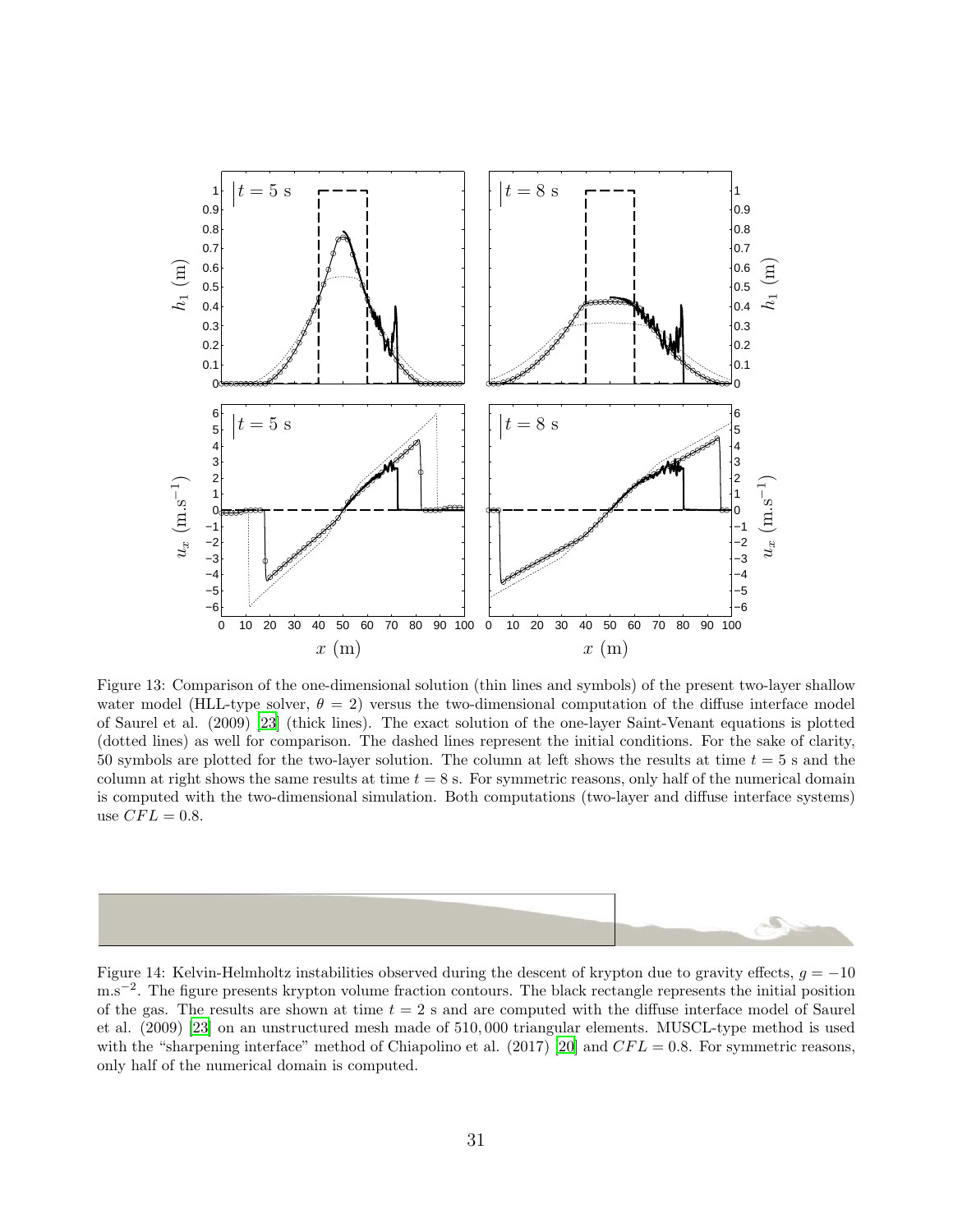velocity relaxation terms that appear in the right-hand side of the momentum equations,

$$
\begin{cases}\n\frac{\partial (h_1 \rho_1 u_1)}{\partial t} + \frac{\partial (h_1 \rho_1 u_1^2 + h_1 p_1(\rho_1) + \frac{1}{2} \rho_1 g h_1^2 + g \rho_2 h_1 h_2)}{\partial x} = \rho_2 g h_2 \frac{\partial h_1}{\partial x} + p_0 \frac{\partial h_1}{\partial x} + \frac{Z_1 Z_2}{Z_1 + Z_2} A_I (u_2 - u_1), \\
\frac{\partial (h_2 \rho_2 u_2)}{\partial t} + \frac{\partial (h_2 \rho_2 u_2^2 + h_2 p_2(\rho_2) + \frac{1}{2} \rho_2 g h_2^2)}{\partial x} = -\rho_2 g h_2 \frac{\partial h_1}{\partial x} + p_0 \frac{\partial h_2}{\partial x} - \frac{Z_1 Z_2}{Z_1 + Z_2} A_I (u_2 - u_1).\n\end{cases} (5.3)
$$

 $Z_k = \rho_k c_k$  denotes the acoustic impedance of fluid k and  $A_I$  denotes the specific interfacial area. This acoustic drag effect modeling was developed in Saurel et al. (2003) [\[6](#page-35-5)]. Let us mention that upon integration over height, as done in Eqs. [\(5.1\)](#page-29-0) and [\(5.2\)](#page-29-1), the specific interfacial area  $A_I$  becomes dimensionless.

As shown in Figs. [15](#page-32-0) and [16,](#page-33-0) computed results are significantly improved when drag effects are considered. The two figures show the solutions with respectively  $A_I = 0.025$  and  $A_I = 0.01$ .

Indeed, the overall solution presents very good agreement with the 2D simulation using the material-interface-two-phase flow model. The results show the ability of the new two-layer shallow water model to predict the spreading and dispersal of two gases evolving at low Mach number. The numerical advantages of this system are significant. In addition to its simple resolution through the HLL-type Riemann solver (Section [3.2\)](#page-10-0), computational time saving is tremendous. For instance, the computation of the preceding test problem required about 30 hours for the two-dimensional simulation (computing only half of the domain) with a parallelized code (MPI) running on 64 cores, while the one-dimensional computation needed only a couple of seconds and a sequential implementation.

#### <span id="page-31-0"></span>6. Conclusion

A pressure relaxation model with 6 equations has been built, especially devoted to twolayer shallow water flows. The mathematical structure of the new formulation is well-posed and results in a strictly hyperbolic model. The system considers weak compressibility of the fluids, which is responsible for its hyperbolic behavior, and is shown to tend to the conventional, but conditionally hyperbolic, two-layer shallow water model in the stiff pressure relaxation limit.

A simple, efficient and robust HLL-type Riemann solver has been derived to solve the cor-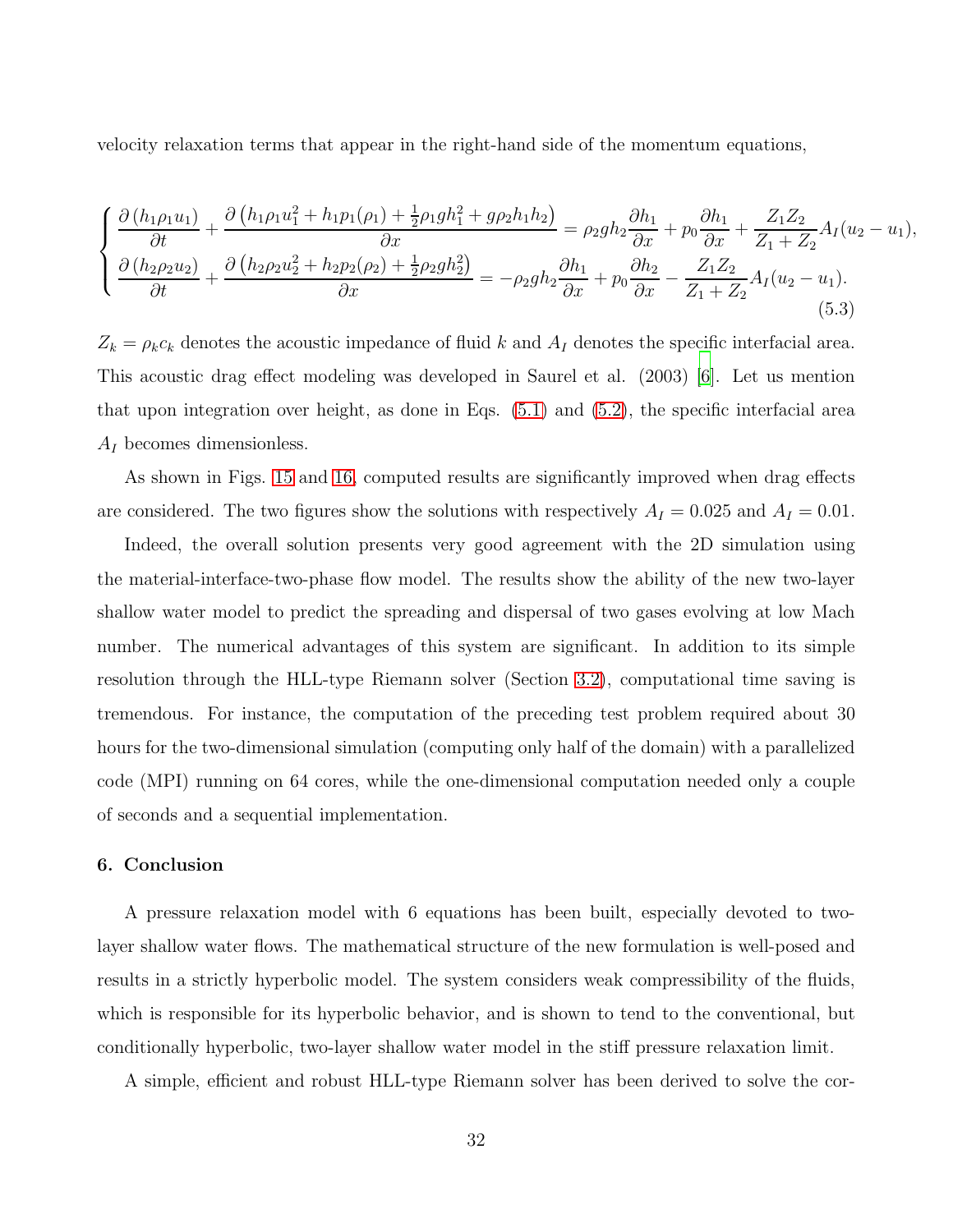<span id="page-32-0"></span>

Figure 15: Comparison of the one-dimensional solution (thin lines and symbols) of the present two-layer shallow water model (HLL-type solver,  $\theta = 2$ ) versus the two-dimensional computation of the diffuse interface model of Saurel et al. (2009) [\[23\]](#page-37-1) (thick lines). Drag effects are included in the shallow water system with  $A_I = 0.025$ . For the sake of clarity, 50 symbols are plotted for the two-layer solution. The column at left shows the results at time  $t = 5$  s and the column at right shows the same results at time  $t = 8$  s. For symmetric reasons, only half of the numerical domain is computed with the two-dimensional simulation. Both computations (two-layer and diffuse interface systems) use  $CFL = 0.8$ .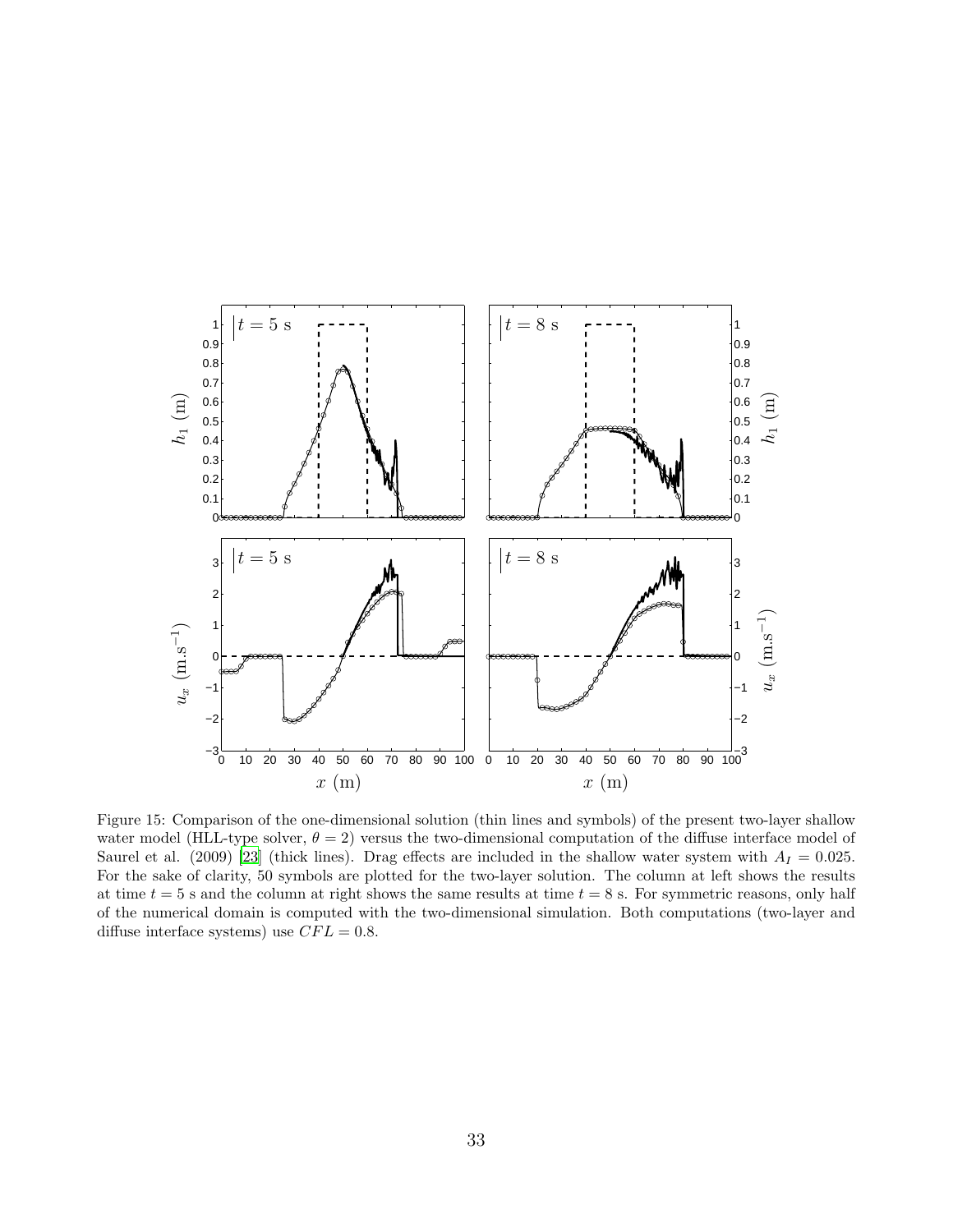<span id="page-33-0"></span>

Figure 16: Comparison of the one-dimensional solution (thin lines and symbols) of the present two-layer shallow water model (HLL-type solver,  $\theta = 2$ ) versus the two-dimensional computation of the diffuse interface model of Saurel et al. (2009) [\[23\]](#page-37-1) (thick lines). Drag effects are included in the shallow water system with  $A<sub>I</sub> = 0.01$ . For the sake of clarity, 50 symbols are plotted for the two-layer solution. The column at left shows the results at time  $t = 5$  s and the column at right shows the same results at time  $t = 8$  s. For symmetric reasons, only half of the numerical domain is computed with the two-dimensional simulation. Both computations (two-layer and diffuse interface systems) use  $CFL = 0.8$ .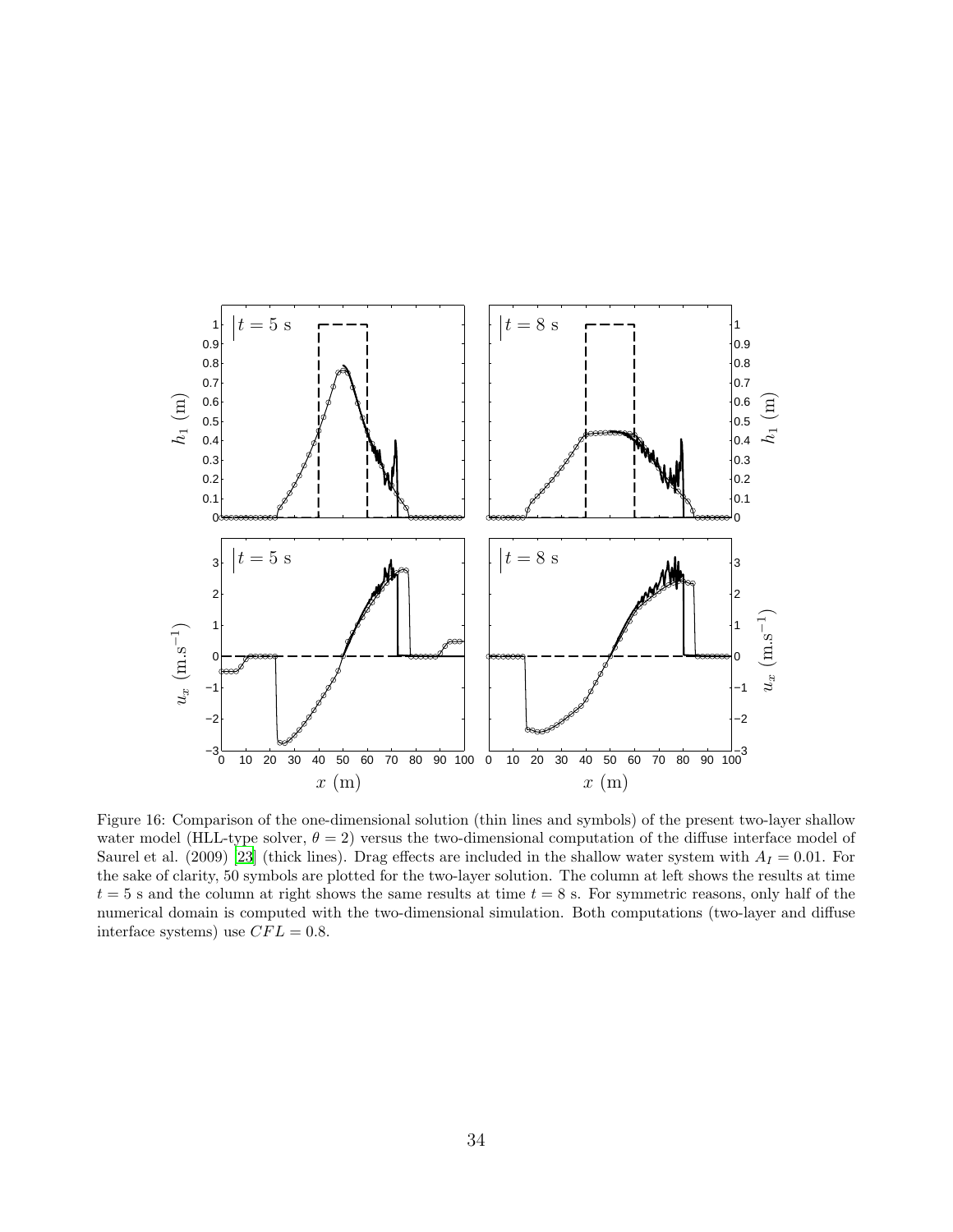responding non-conservative system. Computational examples have shown capabilities of the present formulation.

Compared to multi-D computations of gravity driven interfacial flows, the new model offers tremendous numerical advantages and computational savings. This is done to the price of a single parameter in the drag force model.

This research work can be continued in many directions. Among them, the consideration of variable topography, friction with the ground and interfacial area creation through turbulence modeling seem important.

## Acknowledgements

The authors are very grateful to Jeaniffer Vides for participating in multiple valuable discussions that definitely helped to improve the quality of this work.

Part of this work has been carried out in the framework of the Labex MEC (ANR-10-LABX-0092) and of the A\*MIDEX project (ANR-11-IDEX-0001-02) funded by ANR.

Support from CEA Gramat and especially Emmanuel Labedie are particularly Acknowledged.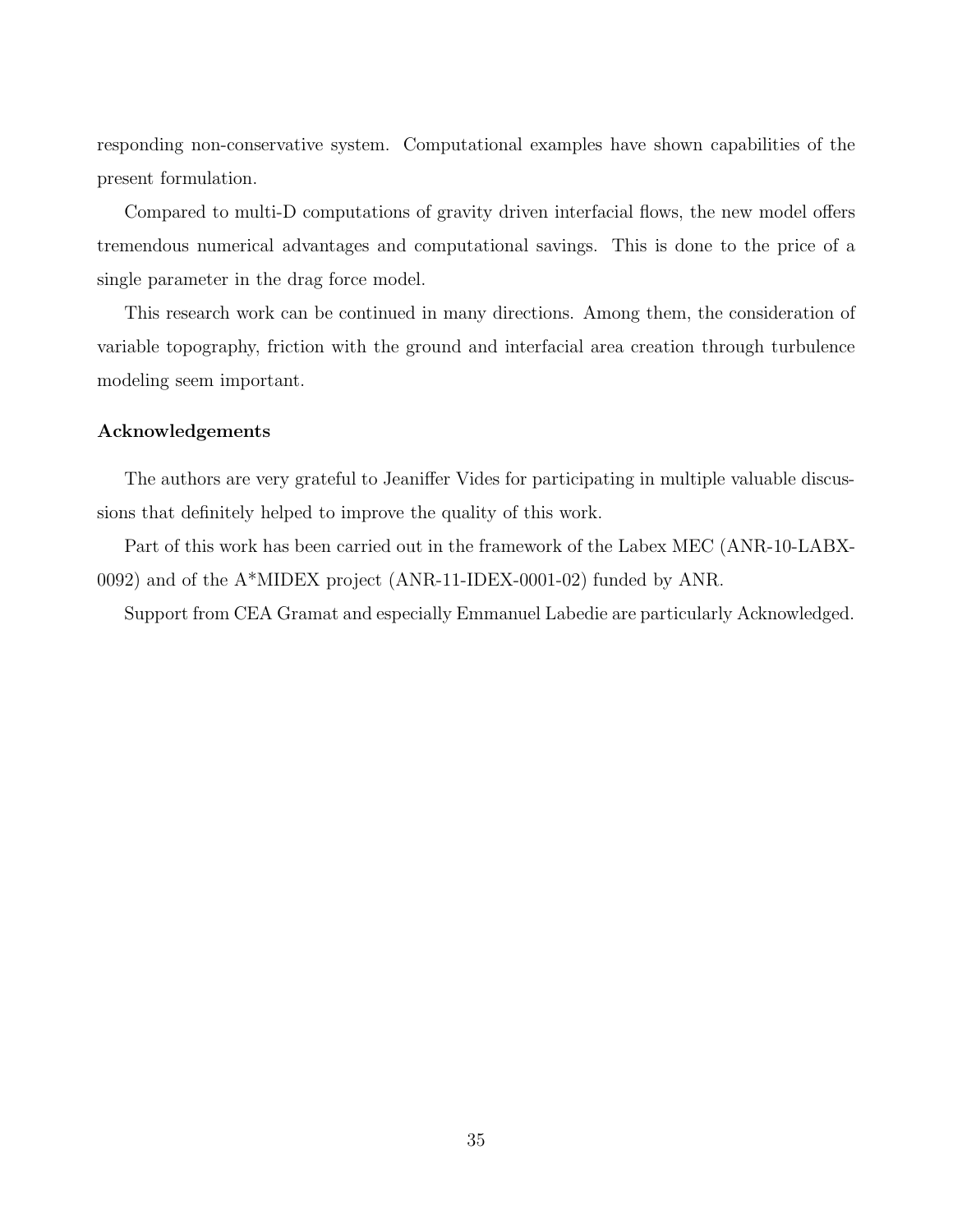# References

- <span id="page-35-0"></span>[1] F. Marble, Dynamics of a gas containing small solid particles, Combustion and Propulsion (5th AGARD Colloquium) (1963) 175–213.
- <span id="page-35-1"></span>[2] M. Baer, J. Nunziato, A two-phase mixture theory for the deflagration-to-detonation transition (DDT) in reactive granular materials, International Journal of Multiphase Flow 12 (6) (1986) 861–889.
- <span id="page-35-2"></span>[3] R. Saurel, A. Chinnayya, Q. Carmouze, Modelling compressible dense and dilute two-phase flows, Physics of Fluids 29 (063301) (2017) doi: 10.1063/1.4985289.
- <span id="page-35-3"></span>[4] M. Lallemand, R. Saurel, Pressure relaxation procedures for multiphase compressible flows, Tech. rep., INRIA (2000).
- <span id="page-35-4"></span>[5] A. Forestier, J. Hérard, X. Louis, Solveur de type Godunov pour simuler les écoulements turbulents compressibles, Comptes Rendus de l'Académie des Sciences. Paris Série 1, Mathématique 324 (8) (1997) 919–926.
- <span id="page-35-5"></span>[6] R. Saurel, S. Gavrilyuk, F. Renaud, A multiphase model with internal degrees of freedom: Application to shock–bubble interaction, Journal of Fluid Mechanics 495 (2003) 283–321.
- <span id="page-35-6"></span>[7] D. Lhuillier, C. Chang, T. Theofanous, On the quest for a hyperbolic effective-field model of disperse flows, Journal of Fluid Mechanics 731 (2013) 184–194.
- <span id="page-35-7"></span>[8] G. Richard, S. Gavrilyuk, A new model of roll waves: comparison with Brock's experiments, Journal of Fluid Mechanics 698 (2012) 374–405.
- <span id="page-35-8"></span>[9] S. Gavrilyuk, V. Liapidevskii, A. Chesnokov, Spilling breakers in shallow water: Applications to Favre waves and to the shoaling and breaking of solitary waves, Journal of Fluid Mechanics 808 (2016) 441–468.
- <span id="page-35-9"></span>[10] R. Abgrall, S. Karni, Two-layer shallow water system: A relaxation approach, SIAM Journal on Scientific Computing 31 (3) (2009) 1603–1627.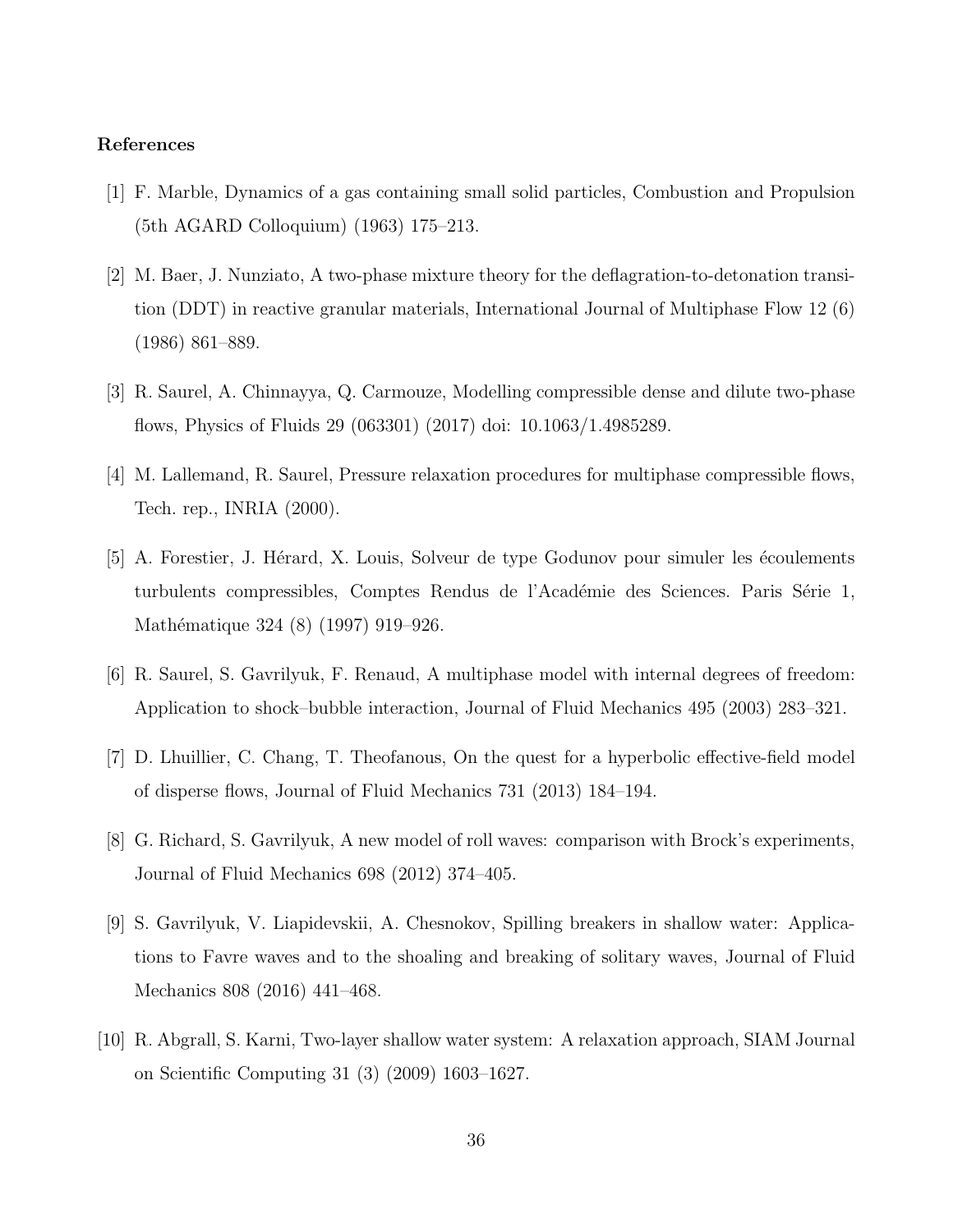- <span id="page-36-0"></span>[11] T. Gallouet, J. Masella, Un schéma de Godunov approché, Comptes Rendus de l'Académie des Sciences. Paris Série 1, Mathématique 323 (1) (1996) 77–84.
- <span id="page-36-1"></span>[12] L. Ovsyannikov, Two-layer shallow water model, Journal of Applied Mechanics and Technical Physics 20 (2) (1979) 127–135.
- <span id="page-36-2"></span>[13] R. Monjarret, Local well-posedness of the two-layer shallow water model with free surface, SIAM Journal on Applied Mathematics 75 (5) (2015) 2311–2332.
- <span id="page-36-3"></span>[14] A. Kapila, R. Menikoff, J. Bdzil, S. Son, D. Stewart, Two-phase modeling of deflagrationto-detonation transition in granular materials: Reduced equations, Physics of Fluids 13 (10) (2001) 3002–3024.
- <span id="page-36-4"></span>[15] R. Saurel, R. Abgrall, A multiphase Godunov method for compressible multifluid and multiphase flows, Journal of Computational Physics 150 (2) (1999) 425–467.
- <span id="page-36-5"></span>[16] A. Harten, P. Lax, B. Leer, On Upstream Differencing and Godunov-Type Schemes for Hyperbolic Conservation Laws, SIAM Review 25 (1) (1983) 35–61.
- <span id="page-36-6"></span>[17] R. LeVeque, Finite volume methods for hyperbolic problems, Vol. 31, Cambridge University Press, 2002.
- <span id="page-36-7"></span>[18] E. Toro, Riemann solvers and numerical methods for fluid dynamics: A practical introduction, Springer Science & Business Media, 2013.
- <span id="page-36-8"></span>[19] S. Davis, Simplified second-order Godunov-type methods, SIAM Journal on Scientific and Statistical Computing 9 (3) (1988) 445–473.
- <span id="page-36-9"></span>[20] A. Chiapolino, R. Saurel, B. Nkonga, Sharpening diffuse interfaces with compressible fluids on unstructured meshes, Journal of Computational Physics 340 (2017) 389–417.
- <span id="page-36-10"></span>[21] B. van Leer, Towards the ultimate conservative difference scheme. II. Monotonicity and conservation combined in a second-order scheme, Journal of Computational Physics 14 (4) (1974) 361–370.